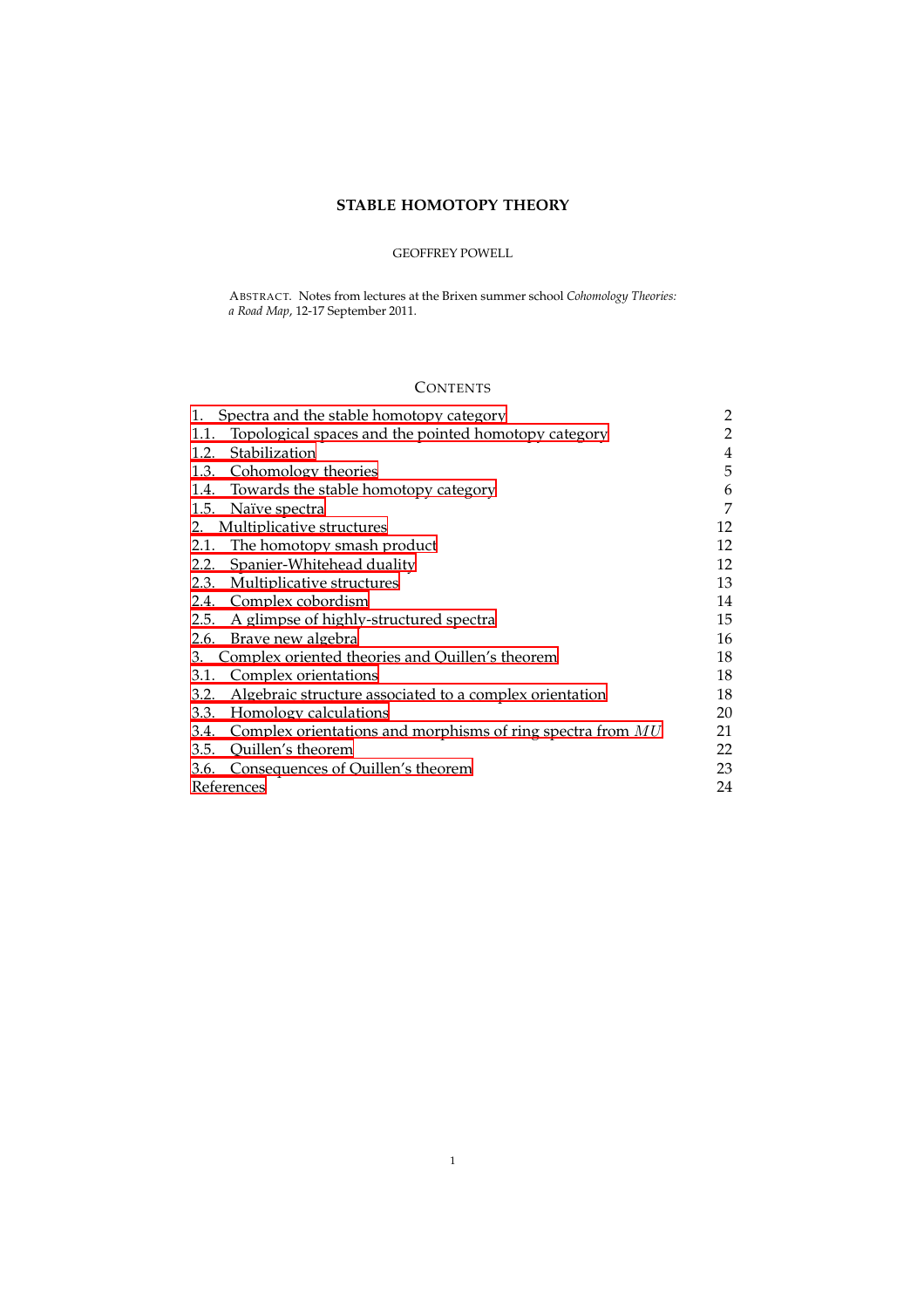## 1. SPECTRA AND THE STABLE HOMOTOPY CATEGORY

<span id="page-1-1"></span><span id="page-1-0"></span>1.1. **Topological spaces and the pointed homotopy category.** To avoid point-set pathology, the foundations of homotopy theory should be developed using a *good* category of topological spaces (see [\[May99,](#page-23-1) Chapter 5] or [\[Gra75,](#page-23-2) Chapter 8], for example). Take  $\mathscr T$  to be the category of compactly-generated, weak Hausdorff spaces. (A space X is weak Hausdorff if the image  $g(K)$  if closed for any compact space K and continuous map  $g: K \to X$ ; a weak Hausdorff space X is compactlygenerated if  $F \subset X$  is closed  $\Leftrightarrow F \cap K$  is closed for every compact  $K \subset X$ . There is a functor k from weak Hausdorff spaces to compactly-generated weak Hausdorff spaces which is right adjoint to the forgetful functor, equipping the space with the induced compactly-generated topology.)

In particular, the product  $X \times Y$  of two topological spaces from  $\mathscr{T}$  is  $k(X \times Y)$ the function space  $F(X, Y)$  is  $k(\text{Map}(X, Y))$ , where the mapping space is given the compact-open topology.

*Remark* 1.1*.*

- (1) The foundations can be developed by using CW-complexes, which are, in particular, compactly-generated topological spaces. (A CW complex is a particular form of cell complex; a cell  $e^n$  of dimension n is a Euclidean ball of dimension *n* and boundary the sphere  $S^{n-1}$  is attached to a space X by means of a attaching map  $f: S^{n-1} \to X$  by forming the coproduct  $X \cup_f e^n.$  )
- (2) An alternative approach is to use simplicial sets to give a combinatorial model for topological spaces. There is a topological realization functor which is left adjoint to the singular simplicial set functor:

$$
|-|:\Delta^{\mathrm{op}}\mathfrak{Set}\rightleftarrows\mathscr{T}:\mathrm{Sing}
$$

and the homotopy theory of topological spaces can be developed using simplicial sets [\[Qui67,](#page-23-3) [GJ99\]](#page-23-4).

## **Definition 1.2.** Let

- (1)  $\mathcal{T}_\bullet$  denote the category of pointed (compactly-generated) topological spaces;
- (2)  $(-)_+ : \mathscr{T} \to \mathscr{T}_\bullet$  be the left adjoint to the functor which forgets the basepoint, so that  $Y_+ = Y \cup *$ , pointed by  $*$ ;
- (3) ∨ :  $\mathcal{T}_{\bullet} \times \mathcal{T}_{\bullet} \to \mathcal{T}_{\bullet}$  denote the *wedge*, defined for pointed spaces X, Y by

$$
X \vee Y := X \amalg Y \mid *_{X} \sim *_{Y},
$$

which is the categorical coproduct in  $\mathcal{F}_{\bullet}$ ; (4)  $\land$  :  $\mathscr{T}_{\bullet} \times \mathscr{T}_{\bullet} \to \mathscr{T}_{\bullet}$  be the *smash product*:

$$
X \wedge Y := (X \times Y) / \{ \ast_X \times Y \cup X \times \ast_Y \}.
$$

(5)  $F_{\bullet}(-,-): \mathcal{F}_{\bullet}^{\text{op}} \times \mathcal{F}_{\bullet} \to \mathcal{F}_{\bullet}$  be the *pointed function space* of base-point preserving maps, pointed by the constant map.

## **Example 1.3.**

- (1) The interval  $I = [0, 1]$  gives rise to the pointed interval  $I_{+}$ .
- (2) The 0-sphere is  $S^0 \cong *_+$  and the circle  $S^1$  is homeomorphic to  $I/0 \sim 1$ , pointed by the image of the endpoints. The  $n$ -sphere is homeomorphic to the *n*-iterated smash product  $(S^1)^{\wedge n}$ .

*Remark* 1.4*.* To perform homotopy theory, a *cofibrancy* condition on pointed spaces is often required; this corresponds to  $(X, *)$  being *well-pointed* or the inclusion  $* \hookrightarrow$ X being a *NDR*.

**Proposition 1.5.** The category  $(\mathscr{T}_{\bullet}, \wedge, S^{0})$  is closed symmetric monoidal, with internal *function object*  $F_{\bullet}(-,-): \mathscr{T}_{\bullet}^{\mathrm{op}} \times \mathscr{T}_{\bullet} \to \mathscr{T}_{\bullet}$ .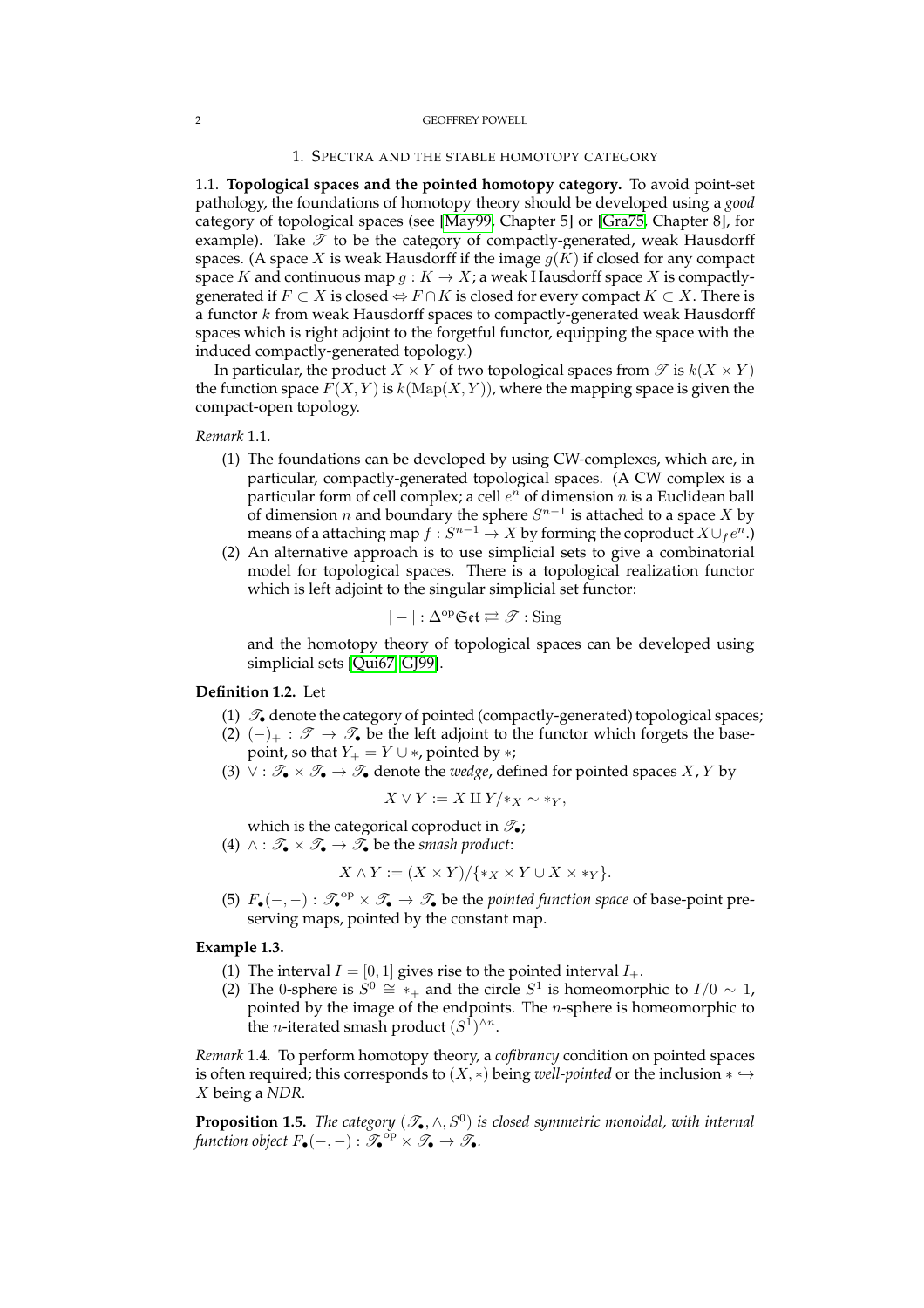In classical homotopy theory, two morphisms are homotopic if they are related by a continuous deformation, which is parametrized by the interval  $I$ . In the pointed situation, all morphisms respect the basepoint, and the space  $X \wedge I_+$  plays the rôle of a *cylinder object*. Morphisms  $f, g: X \to Y$  of  $\mathscr{T}_{\bullet}$  are (left) homotopic if there exists a *homotopy*  $H : X \wedge I_+ \rightarrow Y$  which makes the following diagram commute:



where  $i_0$ ,  $i_1$  are induced by the inclusions of the endpoints of *I*. Write  $f \sim g$  (respectively  $f \sim_H g$ ) to indicate that f and g are pointed homotopic (resp. by H).

*Remark* 1.6. The notion of right homotopy is defined using the path space  $F_{\bullet}(I_{+}, Y)$ .

Homotopy defines an equivalence relation; the set of (pointed) homotopy classes of maps from  $X$  to  $Y$  is denoted  $[X, Y]$ . Composition of maps induces composition:

$$
[Y, Z] \times [X, Y] \to [X, Z].
$$

This leads to the notion of homotopy equivalence:

**Definition 1.7.** Two pointed spaces X, Y are *homotopy equivalent* if there exist maps  $f: X \to Y$  and  $g: Y \to X$  such that  $gf \sim 1_X$  and  $fg \sim 1_Y$ .

A morphism  $f : X \to Y$  which admits a homotopy inverse (as above) is called a *homotopy equivalence*.

There is a weaker notion of equivalence, defined using homotopy groups.

**Definition 1.8.** For  $n$  a natural number and  $X$  a pointed topological space, let  $\pi_n(X)$  denote  $[S^n, X]$ .

The set  $\pi_0(X)$  is the set of path components of  $X$ ;  $\pi_1(X)$  is the fundamental group of X, with group structure induced by the composition of paths, and  $\pi_n(X)$ has a natural abelian group structure for  $n > 1$ , which is induced by the pinch map  $S^n \to S^n \vee S^n$  which collapses the equator to a point.

**Definition 1.9.** A morphism  $f : X \to Y$  of  $\mathcal{T}_\bullet$  is a weak homotopy equivalence if, for every choice of basepoint of X, the morphism  $\pi_n(f)$  is a bijection  $\forall n$ . (If  $X$  is path-connected, the basepoint condition can be omitted.) The class of weak equivalences in  $\mathcal{T}_\bullet$  is written  $\mathcal{W}$ .

*Remark* 1.10*.* A homotopy equivalence is a weak homotopy equivalence but, without restricting the class of spaces considered, the converse is false.

**Definition 1.11.** The *homotopy category of pointed topological spaces* is the localized category

$$
\mathscr{H}_\bullet:=\mathscr{T}_\bullet[\mathscr{W}^{-1}]
$$

obtained by inverting the class of weak equivalences.

There is a more concrete description of the category  $\mathcal{H}_{\bullet}$  obtained by using the *ad theorem*: if  $\mathscr{T}_\bullet^{\mathrm{CW}}$  is the subcategory of pointed CW-complexes and cellular maps, then there is an equivalence of categories

$$
\mathscr{H}_\bullet \cong \mathscr{T}_\bullet^{\mathrm{CW}}/\sim,
$$

the category obtained by passing to homotopy classes of pointed maps. (This justifies the terminology *homotopy category*.)

*Remark* 1.12*.* The above result can be understood in the framework of abstract homotopy theory [\[Qui67,](#page-23-3) [Hov99,](#page-23-5) [DS95\]](#page-23-6) as follows: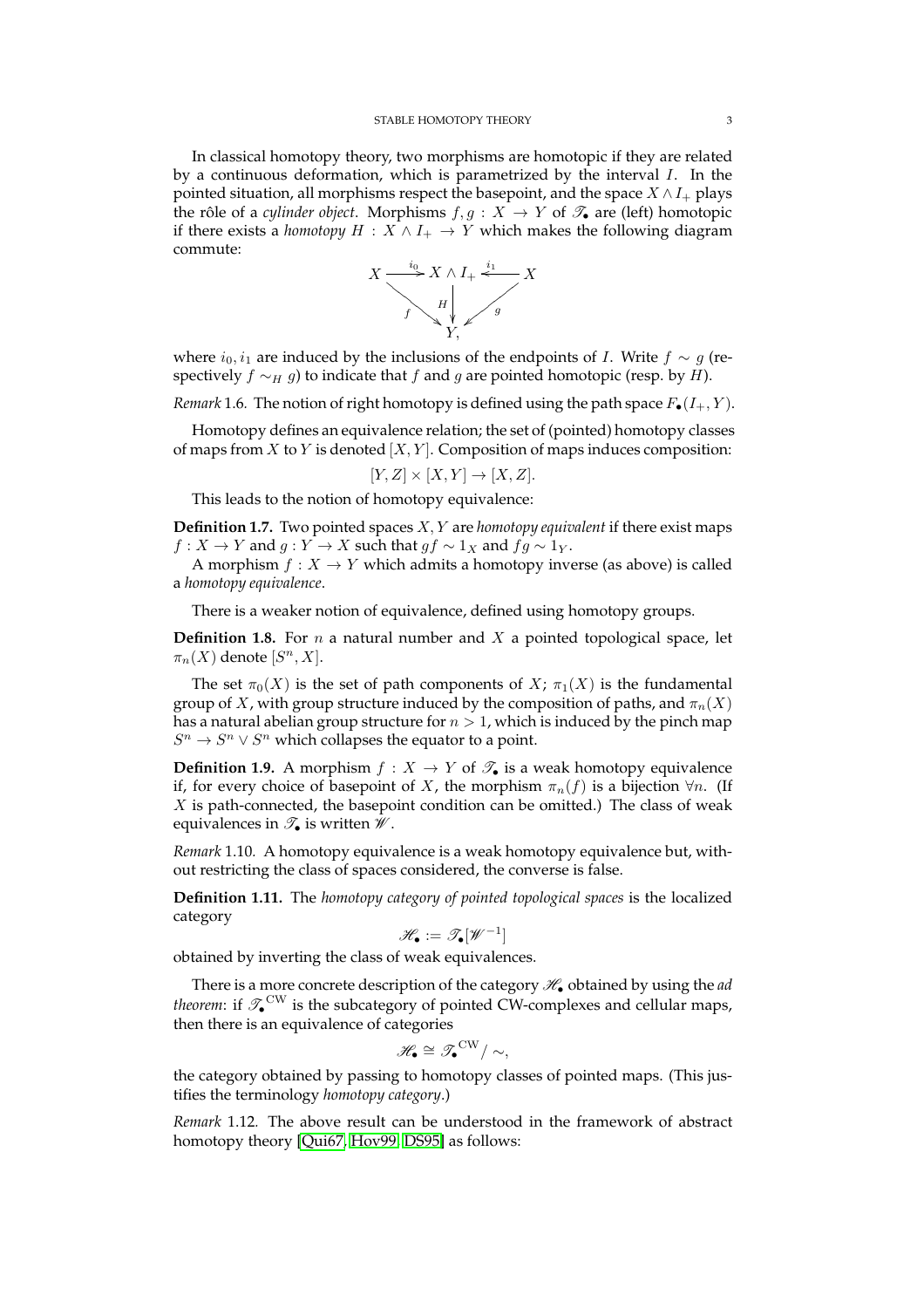- (1) the pointed CW-complexes are *cofibrant* in the category  $\mathscr{T}_{\bullet}$  (and all objects are *fibrant*);
- (2) in the framework of simplicial sets, all objects are *cofibrant* but the *fibrant* objects are those satisfying the *Kan extension condition* [\[Qui67,](#page-23-3) [GJ99\]](#page-23-4).

**Proposition 1.13.** *The smash product passes to the pointed homotopy category and defines a symmetric mondoidal category*  $(\mathscr{H}_\bullet, \wedge, S^0).$ 

*Remark* 1.14. The interchange map  $\tau : S^1 \wedge S^1 \to S^1 \wedge S^1$  is a homotopy equivalence but is not homotopic to the identity: it is homotopic to the morphism  $S^2\to S^2$  of degree -1. More generally, the interchange of the factors  $S^p \wedge S^q \cong S^{p+q}$  is of degree  $(-1)^{pq}$ . This is the origin of the signs which occur in classical algebraic topology.

More general signs appear when considering *generalized* spheres; for instance:

- (1) in G-equivariant homotopy theory, for a finite group G, one considers *representation spheres* of the form  $S^V$ , the one-point compaticification of an orthogonal  $G$ -representation  $V$ ;
- (2) in motivic homotopy theory, spheres of the form  $S_s^{\wedge m}\wedge\mathbb{G}_m^{\wedge n}$  are considered.

<span id="page-3-0"></span>1.2. **Stabilization.** The reduced suspension functor  $\Sigma : \mathcal{T}_\bullet \to \mathcal{T}_\bullet$  is the functor  $\Sigma X := S^1 \wedge X$ ; observe that  $\Sigma S^n \cong S^{n+1}$ , for  $n \in \mathbb{N}$ . The functor  $\Sigma$  has right adjoint  $\Omega: \mathscr{T}_\bullet \to \mathscr{T}_\bullet, X \mapsto F_\bullet(S^1,X)$ , the based loop space. These functors induce an adjunction at the level of the pointed homotopy category

$$
\Sigma: \mathscr{H}_\bullet \leftrightarrows \mathscr{H}_\bullet : \Omega.
$$

*Remark* 1.15*.* In general, when passing to the homotopy category, it is necessary to consider *derived* functors. For instance, if using pointed simplicial sets as the underlying category, to define the *derived* loop space functor, one must first replace a simplicial set by an equivalent Kan simplicial set.

The adjunction  $\Sigma \dashv \Omega$  has unit  $X \to \Omega \Sigma X$ , which induces the natural suspension morphism

$$
\sigma : \pi_n(X) \to \pi_{n+1}(\Sigma X).
$$

This is not an isomorphism in general, but is one in dimensions small with respect to the *connectivity* of X. For instance, there is the following special case of the *Freudenthal suspension theorem*.

**Theorem 1.16.** *The suspension morphism*

$$
\pi_r(S^n) \to \pi_{r+1}(S^{n+1})
$$

*is an isomorphism for*  $r < 2n - 1$  *and a surjection if*  $r = 2n - 1$ *.* 

Stable homotopy theory is the study of properties of  $\mathcal{H}_{\bullet}$  which are *stable under suspension*. The Freudenthal suspension theorem motivates studying the *stable homotopy groups*, defined as follows:

**Definition 1.17.** The stable homotopy group  $\pi_n^S(X)$  of a pointed topological space X, for  $n \in \mathbb{Z}$ , is

$$
\pi_n^S(X) := \lim_{\to} \pi_{n+k}(\Sigma^k X).
$$

*Remark* 1.18*.* The *compact* objects of  $\mathcal{H}_{\bullet}$  are the objects represented by finite pointed CW-complexes (ie having a finite number of cells). The compact objects form a full subcategory of  $\mathcal{H}_{\bullet}$  and it is possible to define the stabilization of this category by the *Spanier-Whitehead* construction. This category has objects the finite pointed CW-complexes and morphisms

$$
\{X, Y\} := \lim_{\to} [\Sigma^k X, \Sigma^k Y].
$$

This is not sufficient for studying cohomology theories, since the representing objects for interesting theories are seldom compact.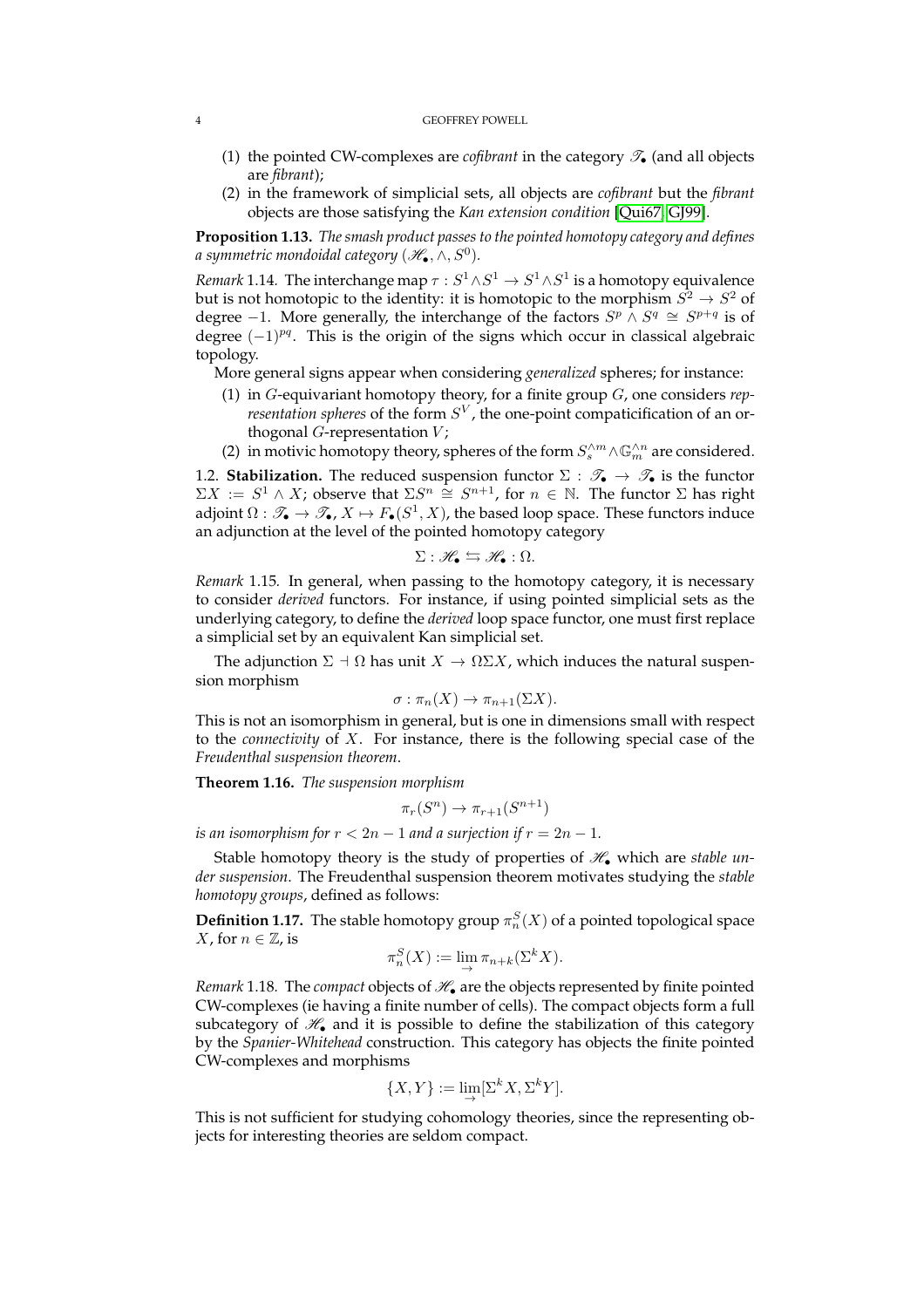<span id="page-4-0"></span>1.3. **Cohomology theories.** The pointed homotopy category  $\mathcal{H}_{\bullet}$  is not an additive category; it does, however, have additional structure reminiscent of that of a triangulated category, with Σ playing the rôle of suspension. (Note that Σ is *not* an equivalence of categories.)

**Definition 1.19.** For  $f : X \to Y$  a map of  $\mathcal{T}_{\bullet}$ , let  $Y \to Cf$  denote the *mapping cone* or *homotopy cofibre* of f:

$$
Cf := Y \cup_f CX,
$$

where  $CX := X \wedge I_+/X \wedge 1_+$  is the reduced cone and the gluing is defined with respect to  $Y \stackrel{f}{\leftarrow} X \hookrightarrow CX$ , equipped with the canonical inclusion  $Y \hookrightarrow CX$ .

This is an example of a *homotopy colimit*; in particular, if  $f \sim g$ , then  $Cf \sim Cg$ . Moreover

- (1) the composite  $X \stackrel{f}{\rightarrow} Y \rightarrow Cf$  is *null-homotopic* (homotopic to the constant map);
- (2) a pointed map  $g: Cf \rightarrow Z$  is equivalent to a map  $Y \rightarrow Z$  together with a null-homotopy  $H: X\wedge I_+ \to Z$  for the composite  $X\stackrel{f}{\to} Y \hookrightarrow C f\stackrel{g}{\to} Z.$

The homotopy cofibre of  $Y \hookrightarrow Cf$  is homotopy equivalent to  $\Sigma X$  and this gives rise to a sequence in  $\mathcal{H}_{\bullet}$ :

$$
X \xrightarrow{f} Y \to Cf \to \Sigma X \xrightarrow{-\Sigma f} \Sigma Y \to \Sigma Cf \to \dots
$$

<span id="page-4-1"></span>**Definition 1.20.** A (reduced) cohomology theory is a functor  $E^*$  :  $\mathscr{H}_\bullet^{\text{op}} \to \mathfrak{A}b^{\text{gr}}$ , with values in graded abelian groups, which satisfies the following axioms:

(1) (exactness) for any  $f : X \to Y$ , the sequence

$$
E^*(Cf) \to E^*(Y) \stackrel{E^*(f)}{\to} E^*(X)
$$

is exact;

- (2) (stability) there is a natural suspension isomorphism  $\sigma : E^*(-) \stackrel{\cong}{\rightarrow} E^{*+1}(\Sigma-)$ ;
- (3) (additivity) for any set  $\{X_i | i \in \mathcal{I}\}\$  of pointed topological spaces, the natural morphism

$$
E^*(\bigvee_{\mathscr{I}} X_i) \to \prod_{\mathscr{I}} E^*(X_i)
$$

is an isomorphism.

*Remark* 1.21*.* The usual *homotopy* axiom is subsumed in the hypothesis that E<sup>∗</sup> is a functor defined on the pointed homotopy category.

## **Example 1.22.**

(1) For  $A \in \mathfrak{Ab}$  an abelian group, (reduced) singular cohomology  $X \mapsto H^*(X; A)$ is a cohomology theory. It is an *ordinary* cohomology theory in the sense that it factors across a functor to the derived category of abelian groups

$$
\mathscr{H}_\bullet \to \mathscr{D}\mathfrak{A} b
$$

induced by the singular chains functor.

(2) Complex K-theory  $X \mapsto KU^*(X)$  is a cohomology theory. In degree zero, for Y a finite complex,  $KU^0(Y_+)$  is the group completion of the monoid  $Vect(Y)$  of C-vector bundles on Y, with sum induced by Whitney sum of vector bundles.

The fact that  $KU^0$  extends to a cohomology theory is a consequence of the Bott periodicity theorem. Namely, for  $X$  a pointed space, there is a natural isomorphism  $KU^0(X) \cong KU^0(\Sigma^2 X)$ . The corresponding cohomology theory is 2-periodic.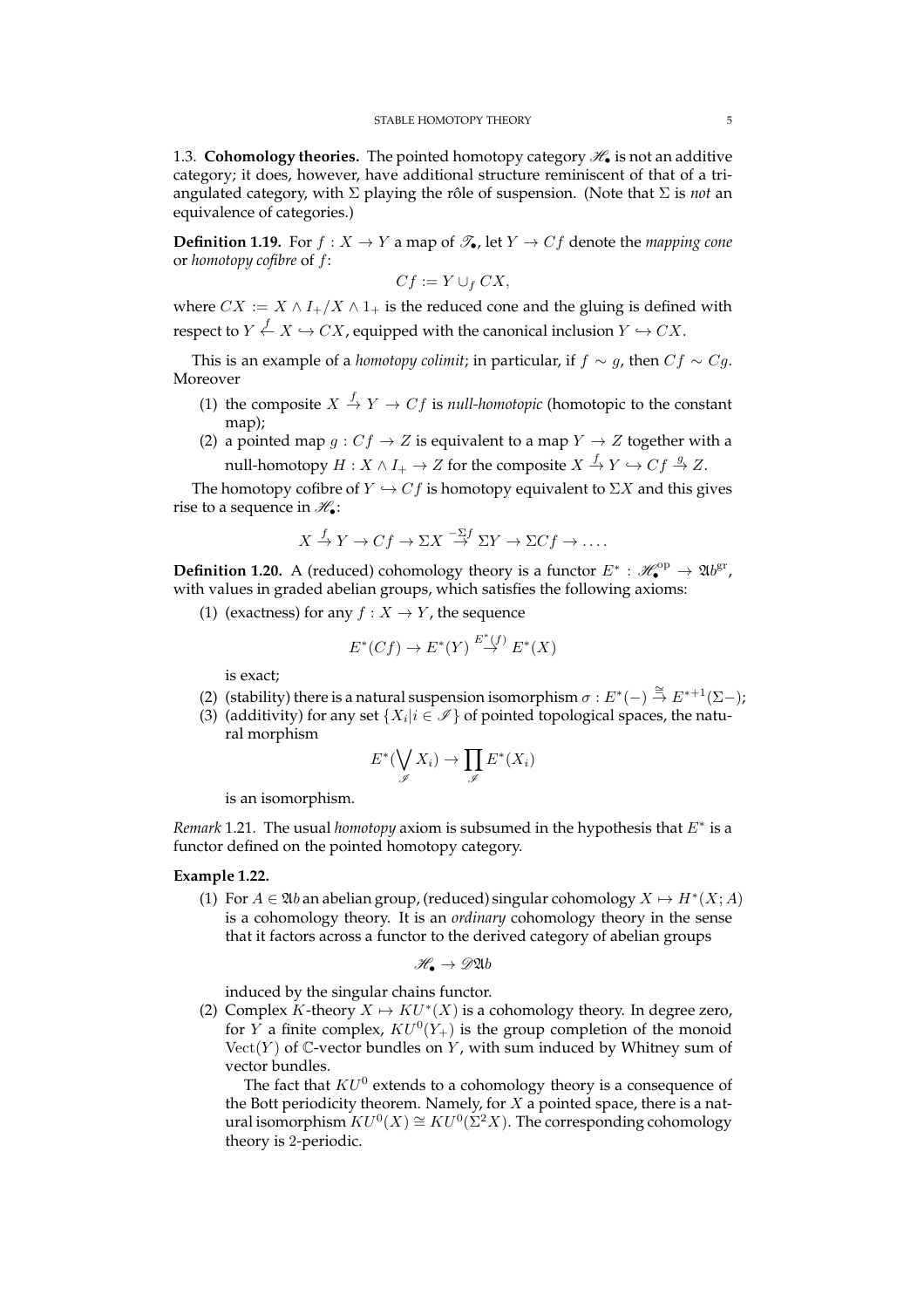- (3) Orthogonal (or real) K-theory  $KO^*$  is defined by using R-vector bundles; in this case the associated cohomology theory is 8-periodic, by the orthogonal version of the Bott periodicity theorem.
- (4) Cobordism theories, such as complex cobordism  $MU^*$  (see later).

*Remark* 1.23. If  $E^*$  is a cohomology theory, then so is the functor  $E^*[n]$ , defined by  $E^*[n](-) := E^{*+n}(-)$ , for any integer *n*.

**Definition 1.24.** A stable cohomology operation of degree *n* from  $E^*$  to  $F^*$  is a natural transformation  $E^* \to F^*[n]$  of functors  $\mathscr{H}_\bullet^{\text{op}} \to \mathfrak{A}b^{\text{gr}}$  which is compatible with the suspension isomorphisms.

## **Example 1.25.**

- (1) The Bockstein defines a cohomology operation  $\beta : H^*(-; \mathbb{F}_p) \to H^*(-; \mathbb{F}_p)$ .
- (2) There is a stable operation  $KO^* \to KU^*$ , which is induced by complexification.

<span id="page-5-1"></span>**Proposition 1.26.** *Cohomology theories and stable cohomology operations form a (graded) additive category, equipped with an equivalence of categories* [1]*.*

The *Milnor short exact sequence* gives a way of calculating the cohomology of a direct limit of topological spaces; for simplicity, this is stated for CW-complexes.

<span id="page-5-2"></span>**Proposition 1.27.** Let  $E^*$  be a cohomology theory and let  $\hookrightarrow X_i \hookrightarrow X_{i+1} \hookrightarrow \dots$  be a direct system of inclusions of CW-complexes with  $X:=\bigcup X_i.$  Then there is a short exact *sequence:*

$$
0 \to \lim_{\leftarrow, i} E^{n-1}(X_i) \to E^n(X) \to \lim_{\leftarrow, i} E^n(X_i) \to 0.
$$

<span id="page-5-0"></span>1.4. **Towards the stable homotopy category.** Stable homotopy theory provides a richer version of the category of Proposition [1.26.](#page-5-1) For example, this allows the construction of new theories from old ones: given a natural transformation of cohomology theories  $\alpha: E^* \to F^*$ , the notion of cofibre or fibre of  $\alpha$  has a sense.

*Remark* 1.28. The stable homotopy category,  $\mathcal{H}$ , should be

- (1) an additive (in fact, *triangulated*) category, in particular equipped with a suspension functor [1] (which will also be denoted by  $\Sigma$ ) which is an autoequivalence:
- (2) equipped with a functor  $\Sigma^{\infty}$  :  $\mathcal{H}_{\bullet} \to \mathcal{SH}$  which is compatible with the suspension functors and which sends the sequence  $X\stackrel{f}{\to} Y\to Cf\to$  to a distinguished triangle in  $H$ .
- (3) The category  $\mathcal{SH}$  should be *generated* as a triangulated category by the object  $S^0$  (ie the smallest full triangulated subcategory of  $\mathscr{H}$  containing  $S^0$  and stable under arbitrary coproducts is  $\mathscr{SH}$ .)
- (4) Finally and fundamentally, cohomology theories should be *representable* in the category  $\mathcal{GH}$ .

*Remark* 1.29*.* Suppose that  $\mathcal{H}$  is a triangulated category as above. If E is an object of  $\mathcal{GH}$ , then the usual cohomological functor

$$
E^n(-) := [-, E[n]]_{\mathcal{B\!H}}
$$

restricts to a cohomology theory, via  $\Sigma^{\infty}$  :  $\mathcal{H}_{\bullet} \to \mathcal{GH}$ .

A further desired property of  $\mathscr{GH}$  is that the smash product structure  $(\mathscr{H}_\bullet, \wedge, S^0)$ for the homotopy category of pointed spaces should extend to a symmetric monoidal structure  $(\mathscr{H},\wedge,S)$ , where  $\tilde{S}=\Sigma^{\infty}S^{\tilde{0}}$ , which is compatible with the triangulated structure.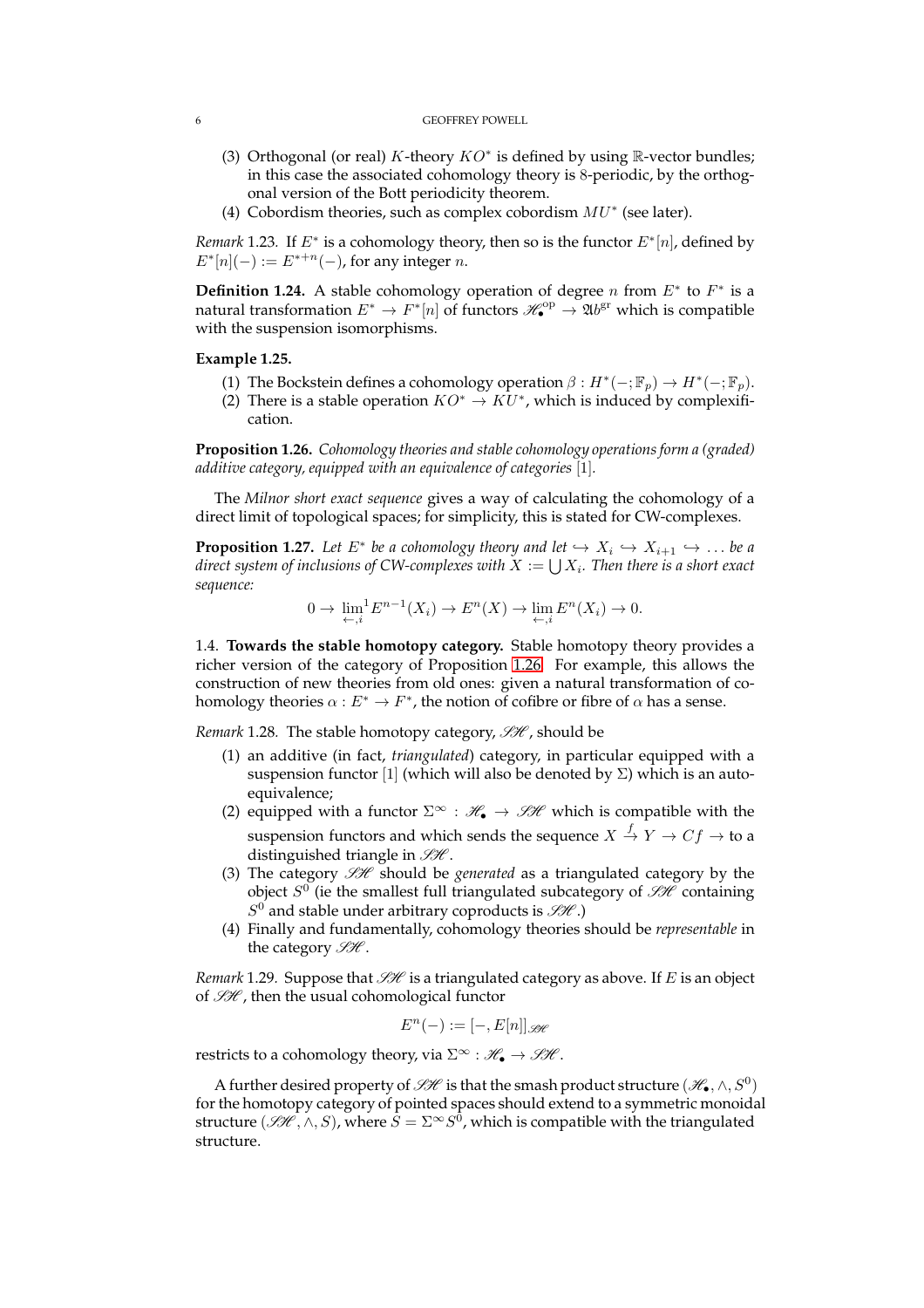**Definition 1.30.** The homology theory associated to an object  $E \in Ob \mathcal{H}$  is the functor  $\mathscr{H} \to \mathfrak{A}b^{\text{gr}}$  defined by

$$
E_n(Z) := [S[n], Z \wedge E]_{\mathscr{B\!H}}.
$$

**Example 1.31.** Taking  $S = \sum^{\infty} S^0$  gives a homology theory  $Z \mapsto [S[n], Z]$ ; this should coincide with the *stable homotopy* functor.

The restriction of the homology theory  $E_*(-)$  to  $\mathcal{H}_\bullet$  is a *reduced homology theory*. (The reader can supply the appropriate axioms.)

<span id="page-6-0"></span>1.5. **Naïve spectra.** The aim of this section is to give an indication of the construction of a model for the category  $\mathcal{H}$ . The approach outlined is the classical approach due to Boardman, which is explained in [\[Ada95,](#page-23-7) Part III] and in [\[Swi02,](#page-23-8) Chapter 8]. This has the advantage of being explicit, relatively elementary and of yielding the correct homotopy category  $\mathcal{H}$ . There are more highly structured models which have better formal properties.

The definition of the category of *spectra* is motivated by a version of the *Brown representability theorem* for functors  $\mathscr{H}_\bullet^\mathrm{op}\to \mathfrak{A} b$ . This implies that, if  $F:\mathscr{H}_\bullet^\mathrm{op}\to \mathfrak{A} b$ is a functor which satisfies the exactness and additivity axioms from Definition [1.20,](#page-4-1) then  $F$  is represented by a pointed CW-complex. In particular, if  $E^*$  is a cohomology theory, then there exists a sequence of pointed spaces  $\{E_n|n \in \mathbb{Z}\}\$  such that the functor  $X \mapsto E^{n}(X)$  is naturally equivalent to the functor  $X \mapsto [X, E_{n}]$ , ∀n.

The Yoneda lemma implies that the suspension axiom is equivalent to the existence of natural transformations  $\forall n$ :

$$
\tilde{\sigma}_n : E_n \overset{\simeq}{\to} \Omega E_{n+1},
$$

which are weak equivalences (ie isomorphisms in  $\mathcal{H}_{\bullet}$ ). By adjunction, it is equivalent to specify structure morphisms  $\sigma_n : \Sigma E_n \to E_{n+1}$ . The weak equivalence condition is clearly best expressed in terms of  $\tilde{\sigma}_n$ .

Conversely, a sequence  $(E_n, \tilde{\sigma}_n)$  as above represents a cohomology theory.

## **Example 1.32.**

- (1) For singular cohomology theory  $H^*(-;A)$  (for  $A \in Ob$  20*b*), it is classical that the *n*th Eilenberg-MacLane space  $K(A, n)$  represents  $H<sup>n</sup>(−; A)$ . For  $n \geq 0$ , the homotopy type of a pointed CW complex  $K(A, n)$  is determined by the condition that  $\pi_*(K(A, n))$  is concentrated in degree *n*, where it is isomorphic to A; for  $n < 0$ , the space is a point. Hence, it is clear that  $\Omega K(A, n+1) \simeq K(A, n).$
- (2) For complex K-theory, KU and  $n \in \mathbb{Z}$ , the space representing  $KU^{2n}(-)$  is  $\mathbb{Z} \times BU$ , where BU is the classifying space of the infinite unitary group; the space representing  $KU^{2n+1}(-)$  is  $U$ . Bott periodicity provides the homotopy equivalence  $\Omega SU \simeq BU$ , where SU is the special unitary group, which implies that  $\Omega U \simeq \mathbb{Z} \times BU$  (since  $U \simeq S^1 \times S\overline{U}$ ).

**Definition 1.33.** The category of spectra,  $\mathcal{S}_p$ , is the category with

- objects:  $(E_n, \sigma_n | n \in \mathbb{N})$  such that  $E_n \in \text{Ob } \mathscr{T}_{\bullet}$  and  $\sigma_n : \Sigma E_n \to E_{n+1}$ ;
- morphisms:  $f : (E_n, \sigma_n) \to (F_n, \sigma_n)$ , a sequence of morphisms  $f_n : E_n \to$  $F_n$  of  $\mathscr{T}_{\bullet}$  which are compatible with the structure morphisms, ie



commutes, ∀n.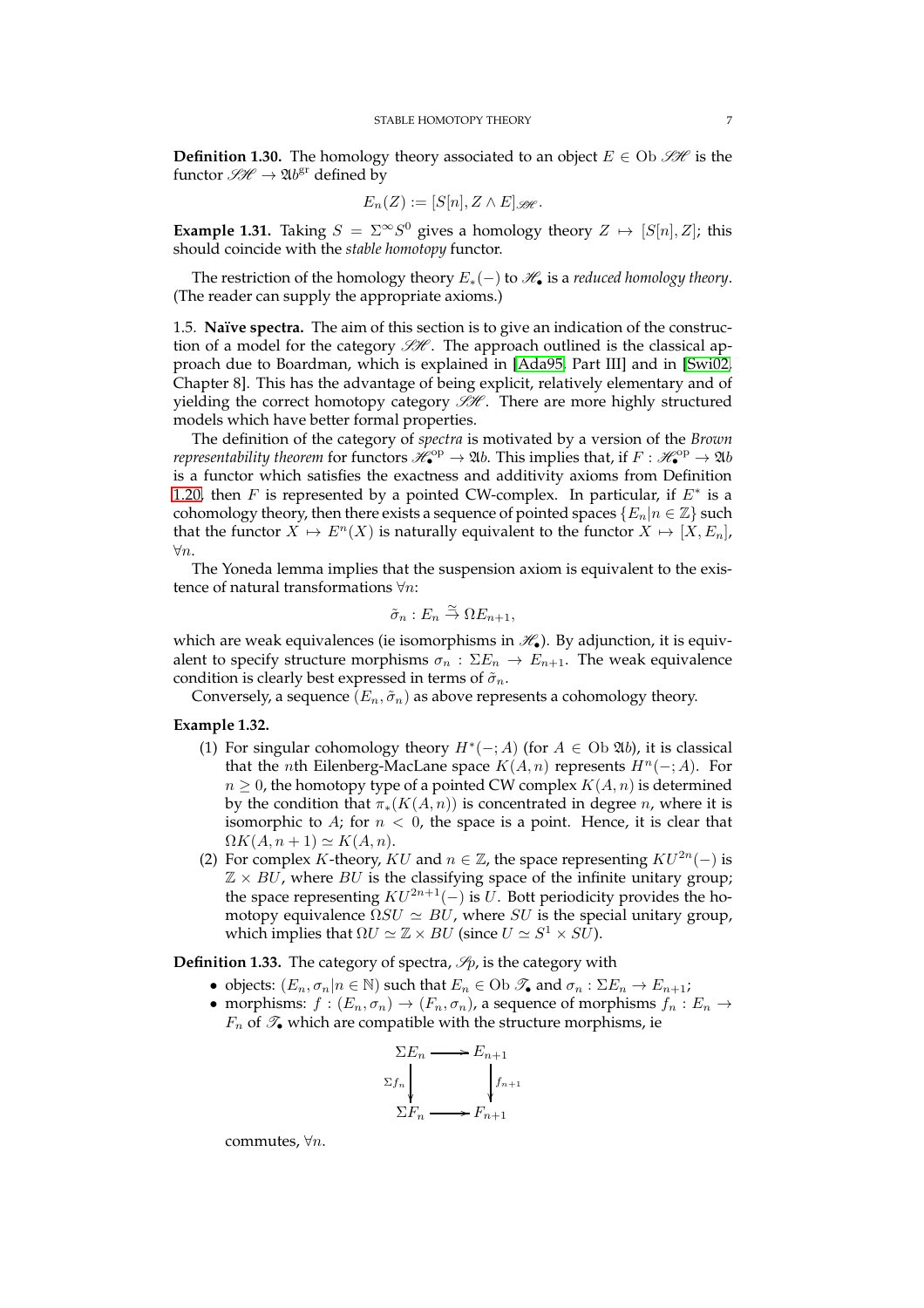A spectrum  $(E_n, \sigma_n)$  for which each  $E_n$  has the homotopy type of a pointed CW-complex and the adjoint structure morphisms  $\tilde{\sigma}_n : E_n \to \Omega E_{n+1}$  are all weak equivalences is called an  $\Omega$ -spectrum.

The *suspension spectrum* functor  $\Sigma^{\infty}$  :  $\mathcal{I}_{\bullet} \to \mathcal{I}_{p}$  is defined by  $(\Sigma^{\infty} X)_n := \Sigma^n X$ , with  $\sigma_n : \Sigma(\Sigma^n X) \to \Sigma^{n+1} X$  the natural homeomorphism; the behaviour on morphisms is analogous.

*Remark* 1.34*.*

- (1) One can also use Z-indexed spectra.
- (2) The diagrams are commutative in the category  $\mathscr{T}_{\bullet}$ . There is a technique for making homotopy commutative diagrams strictly commutative; this involves replacing the domain by a *homotopy equivalent* spectrum, via the *telescope* construction.
- (3) The simplicity of the definition of the suspension spectrum functor  $\Sigma^{\infty}$  is one justification for using  $\sigma_n$  rather than  $\tilde{\sigma}_n$  in the definition of a spectrum.
- (4) A cohomology theory  $E^*$  gives rise to a weak  $\Omega$ -spectrum, as outlined above.

## **Definition 1.35.** Define functors

- (1)  $\wedge$  :  $\mathscr{S}_{\mathbf{P}} \times \mathscr{T}_{\bullet} \to \mathscr{S}_{\mathbf{P}}$  by  $(E_*, \sigma_*) \wedge X := (E_* \wedge X, \sigma_* \wedge X);$
- (2)  $[k]: \mathcal{S}_p \rightarrow \mathcal{S}_p$ , for  $k \in \mathbb{Z}$ , by

$$
((E_*, \sigma_*)[k])_n := \begin{cases} E_{n+k} & n+k \ge 0\\ * & n+k < 0; \end{cases}
$$

(3)  $\bigvee : \mathscr{S}_p \times \mathscr{S}_p \to \mathscr{S}_p$  by  $(E_*, \sigma_*) \bigvee (F_*, \sigma_*) := (E_* \vee F_*, \sigma_*^E \vee \sigma_*^F).$ 

The structure of  $\mathcal{S}_p$  already allows for negative-dimensional spheres:

**Definition 1.36.** For  $n \in \mathbb{Z}$ , define the *n*-dimensional sphere spectrum  $S^n$  in  $\mathcal{P}_p$  by

$$
S^n := \begin{cases} \sum_{n \in \mathbb{Z}} S^n & n \ge 0 \\ (\sum_{n \in \mathbb{Z}} S^0)[n] & n < 0. \end{cases}
$$

*Remark* 1.37. The functor  $[k]$  is close to being an equivalence of categories: there is a natural transformation  $[-k] \circ [k] \to 1_{\mathcal{B}}$ , such that  $(E[k]-k])_n \to E_n$  is the identity for  $n \geq -k$ .

*Remark* 1.38*.* There are two natural ways of defining the suspension of a spectrum:

- $(1) \wedge S^1 : \mathcal{S}p \to \mathcal{S}p;$
- (2)  $[1]: \mathscr{S}_p \rightarrow \mathscr{S}_p$ .

From the point of view of compatibility with  $\Sigma^{\infty}$ , the first is the natural construction; however, it is easier to show that [1] induces an equivalence of the associated homotopy category. The key point is to compare the two; it is tempting to assert that the structure morphisms induced a natural morphism

$$
(E_*,\sigma_*) \wedge S^1 \dashrightarrow (E_*,\sigma_*)[1].
$$

This is only true after allowing for signs associated to the interchange of factors  $S<sup>1</sup> ∧ S<sup>1</sup>$  and a process of rigidification of homotopy commutative diagrams.

The inclusion  $\{0, 1\} \hookrightarrow I$  leads to a *cylinder object*  $E \wedge I_+$  for the spectrum E and hence to the evident notion of homotopy.

**Definition 1.39.** Two morphisms of spectra  $f, g : E \rightarrow F$  are homotopic by a homotopy  $H : E \wedge I_+ \to F$  if the following diagram commutes

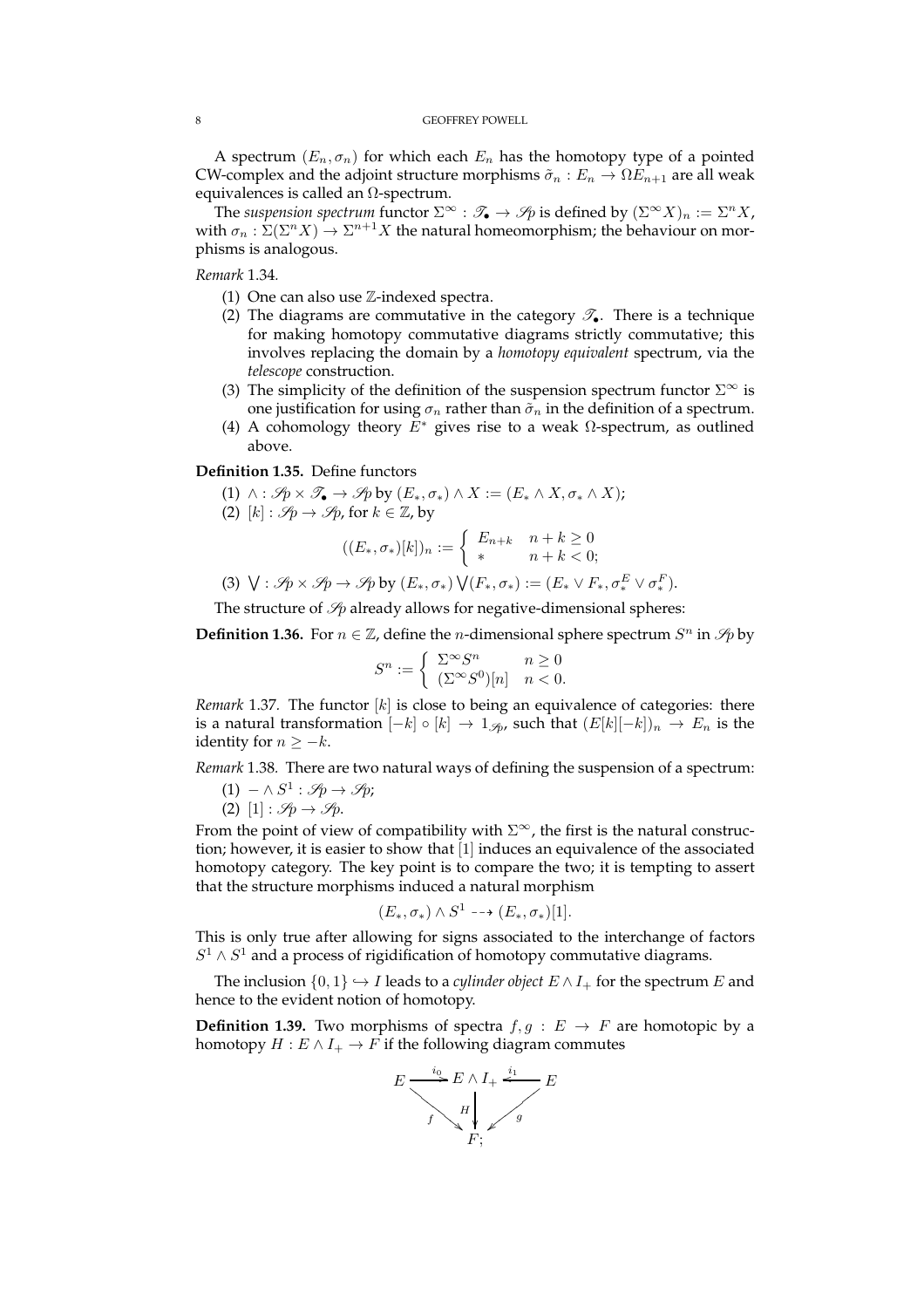write  $f \sim g$  (or  $f \sim_H g$ ).

*Remark* 1.40*.* The category  $\mathcal{H}$  cannot simply be defined as  $\mathcal{S}_p$ / ∼, for two reasons:

- (1) it is necessary to restrict to the appropriate *cofibrant* objects there is a natural (and elementary) definition of CW-spectrum which plays this rôle;
- (2) more seriously, CW-spectra are not *fibrant*. The appropriate fibrant objects turn out to be CW-spectra which are  $\Omega$ -spectra.

The second difficulty is illustrated by the comparison of  $\Sigma^{\infty}X$  and  $\Sigma^{\infty}X[-1][1]$ , for X a pointed CW-complex. The canonical morphism  $\Sigma^{\infty}X[-1][1] \to \Sigma^{\infty}X$  should be an equivalence in the category  $\mathcal{B}\mathcal{H}$ . However, if  $X \neq *,$  there is no non-trivial morphism from  $\Sigma^{\infty} X$  to  $\Sigma^{\infty} X[-1][1]$ , hence these objects cannot possibly be homotopy equivalent.

Boardman's approach [\[Ada95,](#page-23-7) [Swi02\]](#page-23-8) is to get around this problem by adding more morphisms; from a modern point of view, it is more natural to use the methods of *homotopical algebra* [\[Qui67\]](#page-23-3).

**Definition 1.41.** The stable homotopy functor  $\pi_* : \mathcal{S}_p \to \mathfrak{A}b^{\text{gr}}$  is defined by

$$
\pi_t(E) := \lim_{k, \to} \pi_{t+k}(E_k),
$$

for  $t \in \mathbb{Z}$ , where the morphisms of the direct system are the composites

$$
\pi_{t+k}(E_k) \to \pi_{t+k+1}(\Sigma E_k) \stackrel{\pi_{t+k+1}(\sigma_k)}{\to} \pi_{t+k+1}(E_{k+1}).
$$

A morphism  $f : E \to F$  of spectra is a *weak stable homotopy equivalence* if  $\pi_*(f)$ is an isomorphism of graded abelian groups. The class of weak stable homotopy equivalences is denoted  $\mathscr{W}_{st}$ .

*Remark* 1.42*.* Stable homotopy π<sup>∗</sup> takes values in abelian groups.

**Lemma 1.43.** *For*  $k \in \mathbb{Z}$ *, the natural transformation*  $[-k] \circ [k] \rightarrow 1_{\mathcal{S}}$  *is a natural weak stable homotopy equivalence.*

*Remark* 1.44*.*

- (1) If  $X \in \text{Ob }\mathscr{T}_{\bullet}$ , then there is a natural isomorphism  $\pi_t^S(X) \cong \pi_t(\Sigma^{\infty}X)$ .
- (2) The stable homotopy groups  $\pi_i(S^0)$  are trivial for  $i < 0$  and  $\pi_0(S^0) \cong \mathbb{Z}$ . This *connectivity property* is not a formal consequence of the definitions.

The following definition can be formalized and made more explicit using the theory of model categories.

**Definition 1.45.** The stable homotopy category  $\mathscr{SH}$  is the localization  $\mathscr{P}_1[\mathscr{W}_{st}^{-1}]$ .

**Theorem 1.46.** *The category*  $\mathcal{GH}$  *is triangulated and the functor*  $\Sigma^{\infty}$  :  $\mathcal{T}_{\bullet} \to \mathcal{S}_{p}$  *induces a functor*  $\Sigma^{\infty}$  :  $\mathcal{H}_{\bullet} \to \mathcal{H}$  *which is compatible with the suspension functors and which sends the sequence*  $X \to Y \to Cf \to t\alpha$  *distinguished triangle in SH.* 

*Remark* 1.47*.* The first construction of  $\mathcal{GH}$  using abstract homotopy theory was by Bousfield and Friedlander, who constructed a model category structure on a suitable category of spectra in pointed simplicial sets; a version of their construction is given in [\[GJ99\]](#page-23-4). A general approach to stabilizing model categories has been given by Hovey [\[Hov01\]](#page-23-9); this clarifies the rôle of the fibrant objects (which are analogues of Ω-spectra).

**Example 1.48.** By the isomorphism  $[S, S]_{\mathcal{B}\ell} \cong \pi_0(S) \cong \mathbb{Z}$ , for any natural number  $n > 0$ , there is a morphism  $n : S \rightarrow S$  which induces multiplication by n in homotopy (or homology). The cofibre of this morphism  $S/n$  has the property

$$
H\mathbb{Z}_*(S/n) \cong \left\{ \begin{array}{ll} \mathbb{Z}/n & * = 0 \\ 0 & \text{Otherwise} \end{array} \right.
$$

This is an example of a *Moore spectrum*.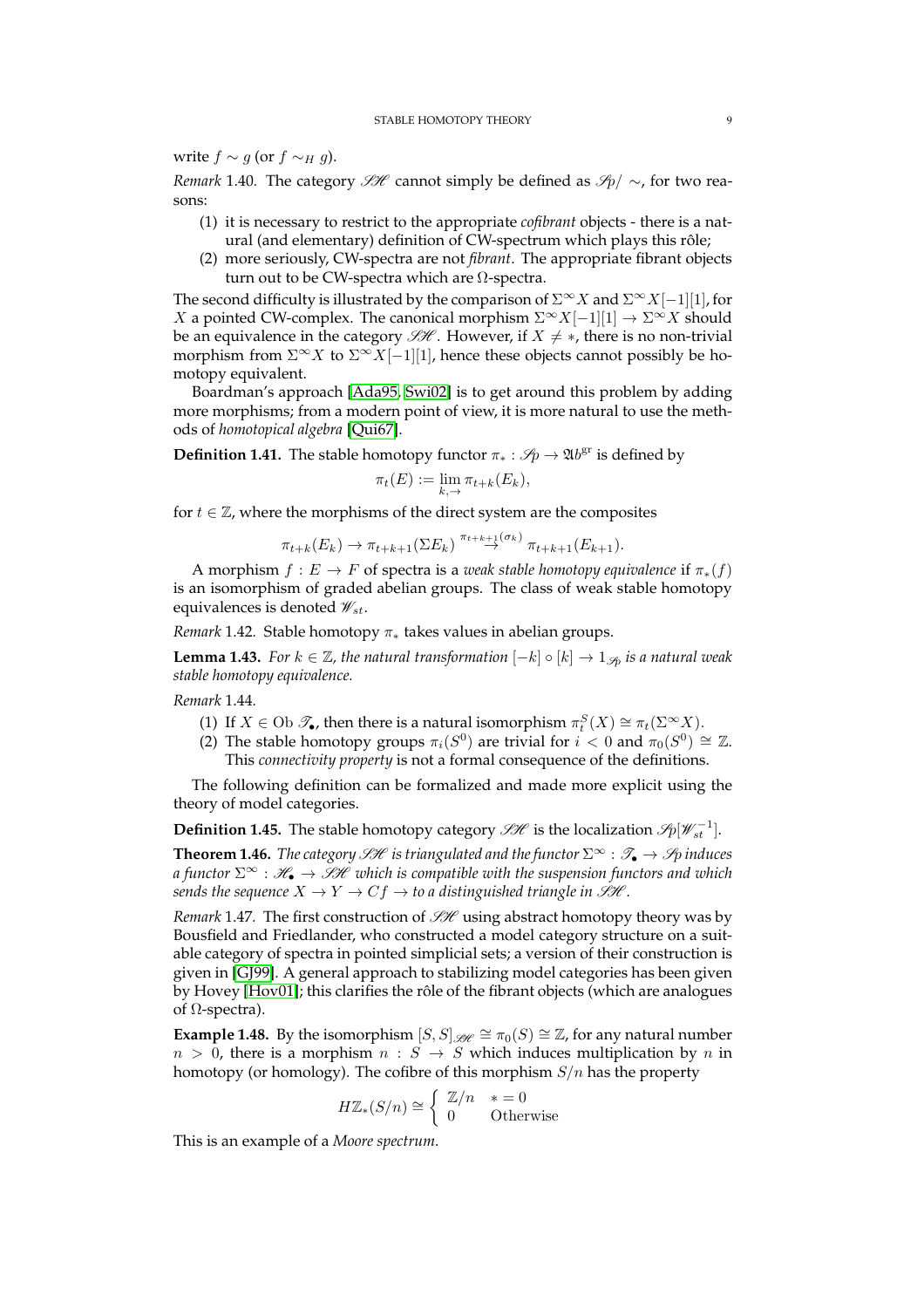The construction shows that the stable homotopy functor  $\pi_n(-)$  is naturally isomorphic to the functor  $[S^n, -]_{\mathscr{B\!E}}$ .

**Theorem 1.49.** *The sphere spectra*  $\{S^n | n \in \mathbb{Z}\}$  *form a set of compact generators of the category*  $SH$ . Moreover, the category  $SH$  has a canonical t-structure ( $SH$ ;  $SH_{>0}$ ,  $SH_{<0}$ ) *such that*

$$
X \in \mathcal{H}_{\geq 0} \iff \pi_i(X) = 0, \forall i < 0
$$
\n
$$
X \in \mathcal{H}_{\leq 0} \iff \pi_i(X) = 0, \forall i \geq 0.
$$

*The heart of the t-structure*  $\mathcal{H}_{[0,0]}$  *is the category* 2*b and the functor* 

$$
\mathfrak{A}b\cong \mathscr{SH}_{[0,0]}\to \mathscr{SH}
$$

*is the Eilenberg-MacLane functor*  $H : \mathfrak{A}b \rightarrow \mathcal{GH}$ .

*Remark* 1.50*.* This result is essentially the classical theory of *Postnikov systems* for  $\mathcal{H}$ . For a spectrum X, there is a distinguished triangle:

$$
X_{\geq 0} \to X \to X_{<0} \to
$$

where  $X>0 \in \mathcal{SH}>0$  and  $X<0 \in \mathcal{SH}<0$ .

The spectrum  $X_{\leq 0}$  is constructed by attaching cells to kill the non-negative homotopy groups; by the connectivity of  $\mathcal{SH}$ , this can be done by induction on the dimension of the cells, starting with cells of dimension zero.

The theorem implies that the objects of the heart  $\mathscr{H}_{[0,0]}$  are those spectra with homotopy groups concentrated in degree zero. This is precisely the definition of the Eilenberg-MacLane spectra. The Eilenberg-Steenrod axioms for ordinary cohomology show that the associated cohomology theory for  $HA$  is  $H^*(-;A)$ .

**Example 1.51.** The Eilenberg-MacLane spectrum  $H\mathbb{Z}$  is the spectrum  $S_{\leq 0}$ , constructed from S by killing all homotopy groups in degrees  $> 0$ .

**Theorem 1.52.** (Brown representability.) Let  $E^*$  be a cohomology theory on  $\mathscr{H}_{\bullet}$ ; then  $E^*$ *is represented by a spectrum E*, considered as an object of  $\mathcal{GH}$ .

*Proof.* The result is proved by using standard techniques for triangulated categories.

*Remark* 1.53. The functor  $\Sigma^{\infty}$  :  $\mathcal{H}_{\bullet} \to \mathcal{H}$  has a right adjoint  $\Omega^{\infty}$  :  $\mathcal{H} \to \mathcal{H}_{\bullet}$ . This is a *derived* version of the evaluation functor  $\mathscr{S}_p \to \mathscr{H}_{\bullet}$ ,  $(E_*, \sigma_*) \mapsto E_0$ . In particular,

$$
\Omega^{\infty} E \simeq \lim_{\rightarrow} \Omega^{n} E_{n}.
$$

If *E* is an  $\Omega$ -spectrum, then  $\Omega^{\infty}E \simeq E_0$ .

For example, the space  $\Omega^{\infty} \Sigma^{\infty} X$ , for X a pointed CW-complex, is the associated infinite loop space

$$
QX:=\lim_{\rightarrow} \Omega^n\Sigma^nX.
$$

The functor  $Q : \mathcal{H}_{\bullet} \to \mathcal{H}_{\bullet}$  is highly non-trivial.

The Milnor short exact sequence (Proposition [1.27\)](#page-5-2) leads to a method for calculating the group of stable operations between two cohomology theories. (To simplify the hypotheses, the result is stated for CW-spectra; this corresponds to a *cofibrany* condition, which can be ignored here.)

**Proposition 1.54.** *Let* E ∗ , F<sup>∗</sup> *be cohomology theories with representing (CW) spectra* E, F *respectively and write* [E, F] *for the group of stable cohomology operations from* E<sup>∗</sup> *to* F ∗ *of degree zero. There is a short exact sequence*

$$
0 \to \lim_{\leftarrow, n} {}^{1}F^{n-1}(E_n) \to [E, F] \to \lim_{\leftarrow, n} F^{n}(E_n) \to 0.
$$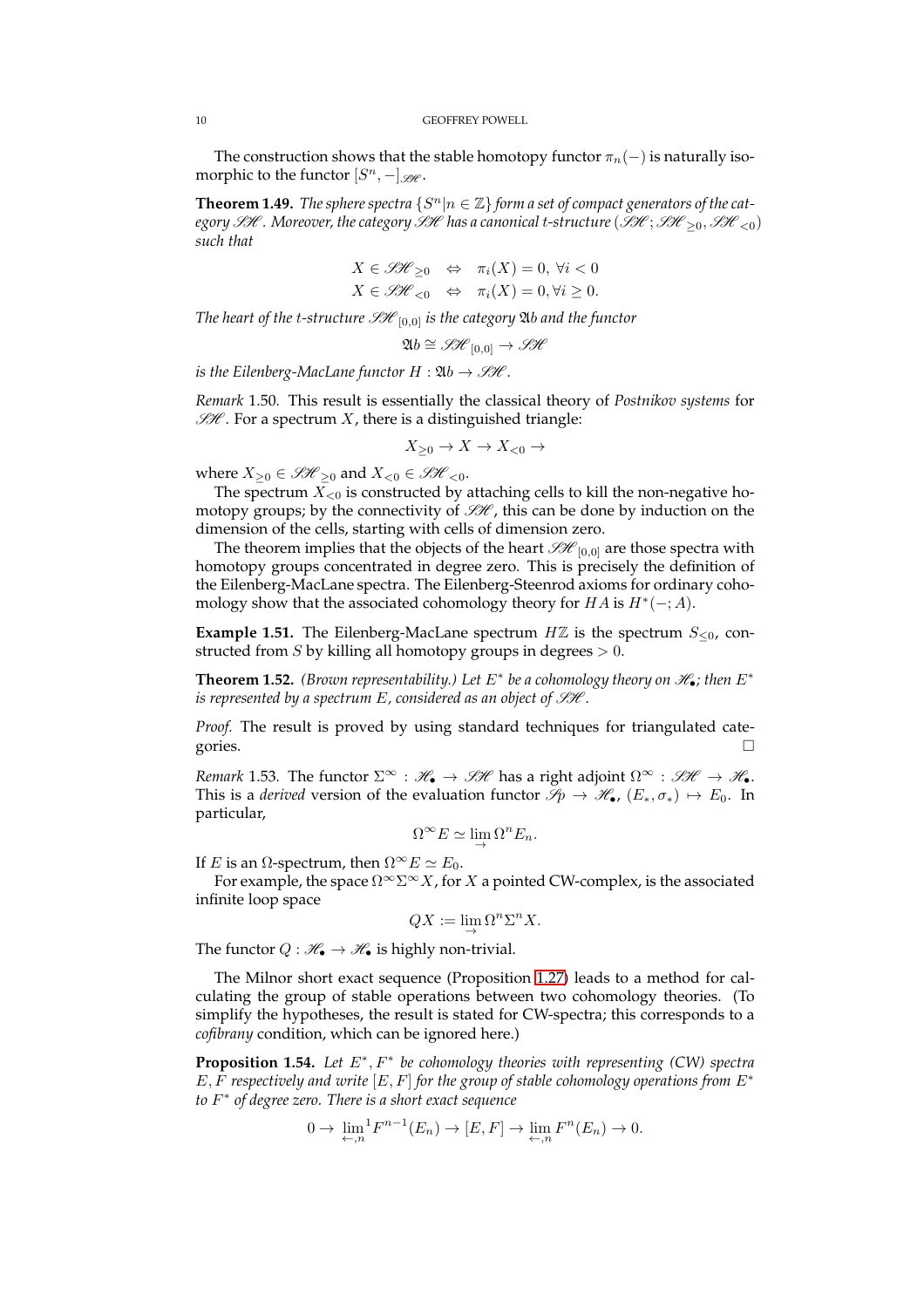*Proof.*  $[E, F]$  is isomorphic to  $F^0(E)$ , by Yoneda's Lemma. The result follows by writing  $E$  as a suitable direct limit, which is equivalent to a homotopy colimit in the triangulated category  $\mathcal{GH}$ , and deriving the Milnor exact sequence in the standard way.

**Example 1.55.** The mod p Steenrod algebra, for p a prime, is the graded algebra  $[H\mathbb{F}_p, \Sigma^* H\mathbb{F}_p]$ . This can be calculated as a graded  $\mathbb{F}_p$ -vector space by

$$
[H\mathbb{F}_p, \Sigma^* H\mathbb{F}_p] \cong \lim_{\leftarrow,n} H^{*+n}(K(\mathbb{F}_p,n);\mathbb{F}_p),
$$

since the  $\lim^1$ -term vanishes (exercise: why?).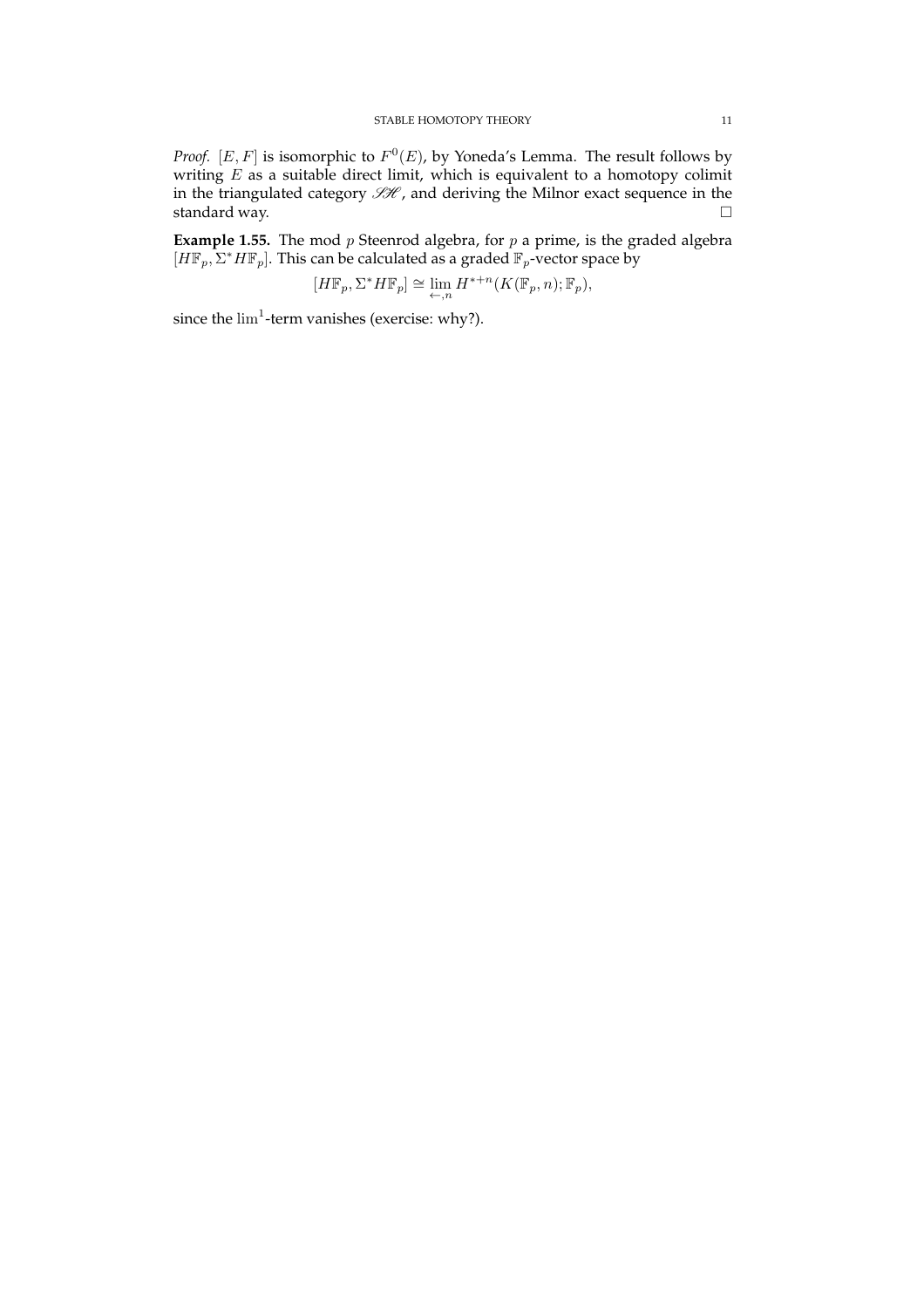### 2. MULTIPLICATIVE STRUCTURES

# <span id="page-11-1"></span><span id="page-11-0"></span>2.1. The homotopy smash product. Recall that  $(\mathscr{H}_\bullet, \wedge, S^0)$  is symmetric monodial.

**Theorem 2.1.** *The category*  $\mathscr{H}$  *has a symmetric monoidal structure* ( $\mathscr{H}, \wedge, S$ ) *such that*  $\Sigma^{\infty}$  :  $\mathcal{H}_{\bullet} \to \mathcal{H}$  *is strictly symmetric monoidal.* 

There is an elementary definition of a naïve smash product at the level of  $\mathcal{S}_p$ : for spectra  $E = (E_*, \sigma_*^E)$  and  $F = (F_*, \sigma_*^F)$ , the spectrum  $E \wedge F$  is defined by

$$
(E \wedge F)_k := \begin{cases} E_n \wedge F_n & k = 2n \\ \Sigma(E_n \wedge F_n) & k = 2n + 1. \end{cases}
$$

The structure map  $\Sigma (E \wedge F)_{2n+1} \to (E \wedge F)_{2n+2}$  is induced by  $\sigma_n^E \wedge \sigma_n^F$ .

*Remark* 2.2*.* This definition does *not* define a symmetric monoidal structure on the category  $\mathcal{S}_p$ : this naïve smash product is certainly not associative. (It is possible to refine the definition to obtain an associative product, but not a commutative one.) However, the naïve smash product construction *does* induce a functor  $\mathcal{GH} \times$  $\mathcal{GH} \overset{\wedge}{\rightarrow} \mathcal{GH}$  which is symmetric monodial.

For considering the properties of multiplicative cohomology theories, the structure (SH , ∧, S) is sufficient; however it is *not* sufficient for the purposes of *brave new algebra*. For example, the construction of the theory of *topological modular forms* requires a more rigid theory.

<span id="page-11-2"></span>2.2. **Spanier-Whitehead duality.** The compact objects of  $\mathcal{H}$  are easy to describe:

**Proposition 2.3.** *A spectrum E of*  $\mathcal{GH}$  *is compact if and only if there exists a finite pointed CW-complex X and an integer n such that*  $E \cong \Sigma^{\infty} X[n]$ *.* 

*Remark* 2.4. The compact objects form a full subcategory  $\mathcal{H}_{\text{Cpt}}$  of the stable homotopy category  $\mathcal{SH}$  ; this is equivalent to the Spanier-Whitehead category.

**Theorem 2.5.** *There is a duality functor D*  $:\mathscr{SH}^{\rm op}_{\rm Cpt} \to \mathscr{SH}_{\rm Cpt}$  *which defines a strong duality, induced by the canonical morphisms*

$$
S \rightarrow DX \wedge X
$$
  

$$
DX \wedge X \rightarrow S,
$$

*for*  $X \in \mathrm{Ob} \mathcal{H}_{\mathrm{Cpct}}$ *. In particular, for*  $A, B \in \mathrm{Ob} \mathcal{H}$ *, there is an isomorphism* 

$$
[A \wedge X, B]_{\mathscr{B\!H}} \cong [A, DX \wedge B]_{\mathscr{B\!H}}.
$$

*The functor* D *is strictly monodial and* DD *is naturally equivalent to the identity functor.*

*Remark* 2.6*.* The duality functor D has a geometric interpretation (cf. Alexander duality).

Duality provides a relation between homology and cohomology.

**Corollary 2.7.** Let  $X \in Ob \mathcal{H}_{Cnot}$  be a compact object and  $E \in Ob \mathcal{H}$  be a spectrum *with associated cohomology theory* E<sup>∗</sup> *and homology theory* E∗*. Then there are natural isomorphisms:*

$$
E_n(X) \cong E^{-n}(DX).
$$

*Proof.* A formal consequence of the duality and the definitions of the associated (co)homology theories.

 $\Box$ 

*Remark* 2.8*.* Taking  $X = S$ , this gives the isomorphism  $E_n(S) \cong E^{-n}(S)$ , which corresponds to the usual identification between homological and cohomological grading.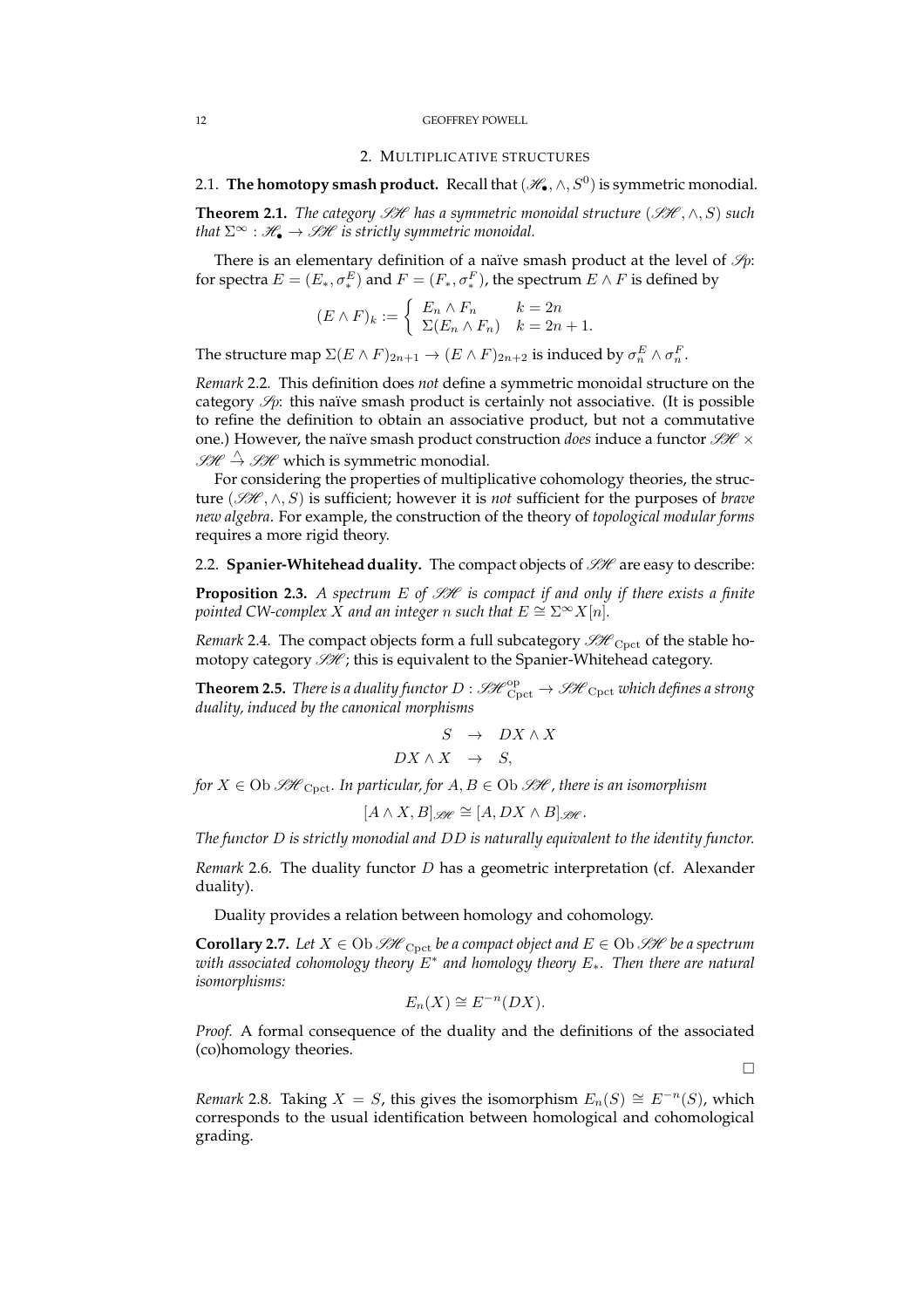## <span id="page-12-0"></span>2.3. **Multiplicative structures.**

## **Definition 2.9.**

(1) The category of (commutative) ring spectra is the category of (commutative) monoids in  $(\mathcal{H}, \wedge, S)$ : a ring spectrum is a triple  $(R, \mu, \eta)$ , where  $R \in \text{Ob }\mathscr{B}\mathscr{H}$ ,  $\mu: R \wedge R \to R$  and  $\eta: S \to R$  such that the following diagrams commute in  $\mathcal{H}$ :



The ring spectrum R is commutative if  $\mu \circ \tau = \mu$ , where  $\tau : R \wedge R \to R \wedge R$ switches the factors. The definition of a morphism of ring spectra is the evident one.

(2) If R is a ring spectrum in  $\mathcal{H}$ , the category of (left) R-modules is the category of left modules over the monoid  $\overline{R}$ . Thus, an  $R$ -module is a spectrum M equipped with a structure map  $\varphi : R \wedge M \to M$  which satisfies the usual associativity and unit conditions. The definition of a morphism of R-modules is again standard. (There is an analogous category of right Rmodules.)

## **Example 2.10.**

(1) Let  $A$  be an associative ring; then the Eilenberg-MacLane spectrum  $HA$  is a ring spectrum, which is commutative if and only if A is commutative.

The integral Eilenberg-MacLane spectrum  $H\mathbb{Z}$  is a commutative ring spectrum; the unit  $S \to H\mathbb{Z}$  is an isomorphism on  $\pi_0$  and induces the Hurewicz homomorphism

$$
\pi_*(X) \cong [S[*], X] \to [S[*], H\mathbb{Z} \wedge X] \cong H_*(X; \mathbb{Z}).
$$

- (2) The K-theory spectra  $KU$  and  $KO$  are both commutative ring spectra; the multiplication is induced by the tensor product of vector bundles.
- (3) Let *p* be a prime number; then  $S/p$  has the structure of a commutative ring spectrum if *p* is odd but not for  $p = 2$ .

**Proposition 2.11.** *The category of ring spectra has a symmetric monoidal structure induced by* ∧*, with unit* S*. This resticts to a symmetric monoidal structure on commutative ring spectra.*

*Remark* 2.12*.* The category of R-modules in  $H$  over a ring spectrum R does not, *a priori*, have a triangulated structure. This makes it difficult to carry out constructions of new R-modules within this framework; for example, in this framework, it is necessary to check that the cofibre of a morphism of R-modules  $f : M \to N$ has a natural  $R$ -module structure. In a good derived category of  $R$ -modules, this should be formal; however, this requires more structure on R.

The smash product induces an evident exterior multiplication for spectra  $E$ ,  $F$ :

$$
\pi_*(E) \otimes \pi_*(F) \to \pi_*(E \wedge F).
$$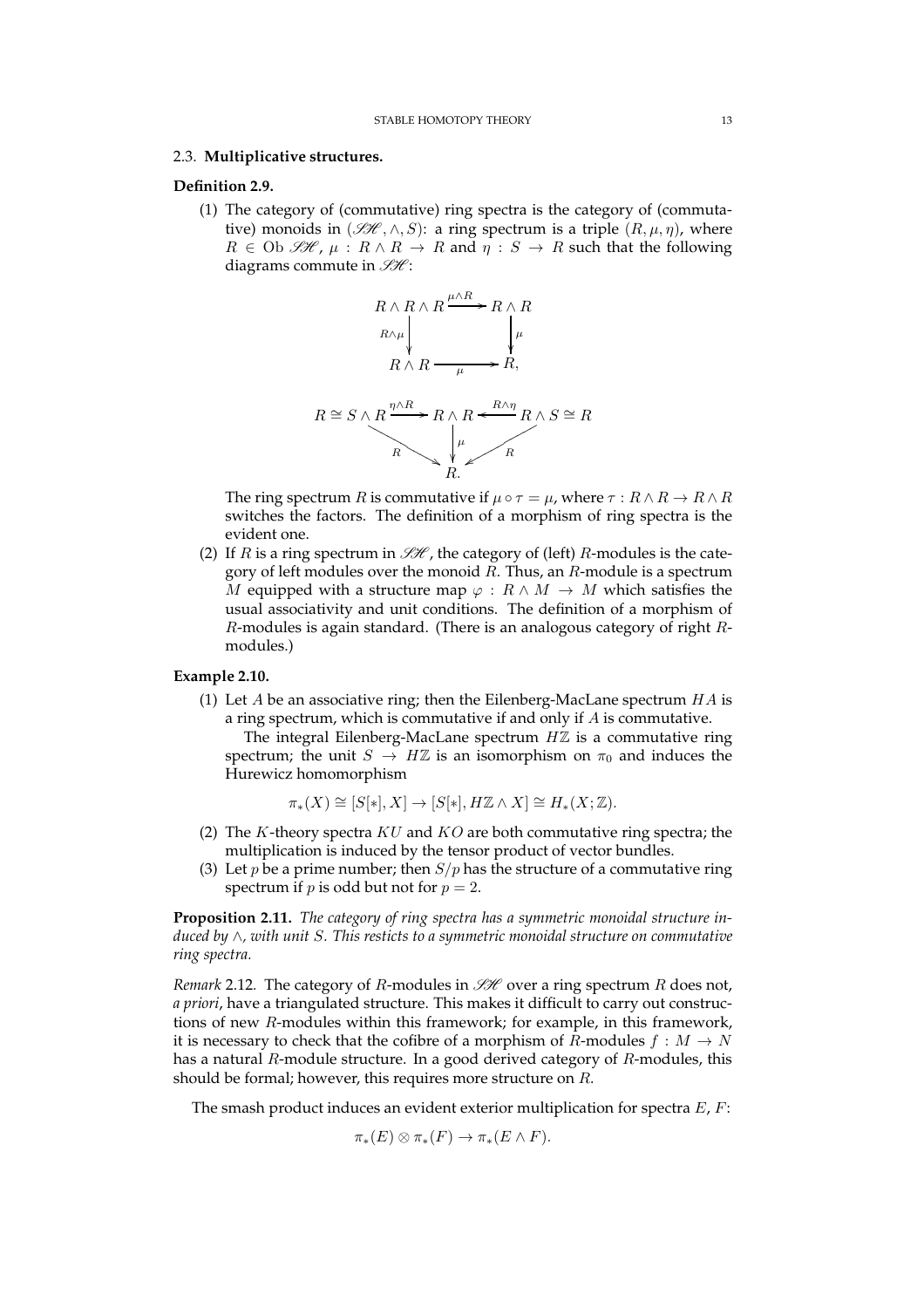**Definition 2.13.** The coefficient ring of a ring spectrum  $R$  is the graded abelian group  $R_* := \pi_*(R)$  equipped with multiplication induced by  $\mu$  and the exterior multiplication.

*Remark* 2.14*.* If *R* is commutative, then  $R∗$  is a graded commutative ring.

**Lemma 2.15.** *Let* R *be a ring spectrum and* M *be a left* R-module. Then  $M_* := \pi_*(M)$ *has the structure of a graded left* R∗*-module.*

**Example 2.16.** There are a number of products which are induced by an R-module structure on  $M$ , for instance, the following exterior products, natural in  $X$  and  $Y$ :

$$
R^*(X) \otimes_{R^*} M^*(Y) \rightarrow M^*(X \wedge Y)
$$
  
\n
$$
(X \xrightarrow{f} R[s]) \otimes (Y \xrightarrow{g} M[t]) \rightarrow X \wedge Y \xrightarrow{f \wedge g} R \wedge M[s+t] \xrightarrow{\varphi} M[s+t];
$$
  
\n
$$
R_*(X) \otimes_{R_*} M_*(Y) \rightarrow M_*(X \wedge Y)
$$
  
\n
$$
a \xrightarrow{\alpha} R \wedge X) \otimes (S^b \xrightarrow{\beta} M \wedge Y) \rightarrow S^{a+b} \xrightarrow{\alpha \wedge \beta} (R \wedge X) \wedge (M \wedge Y) \xrightarrow{\varphi \circ \tau_{X,M}} M \wedge X \wedge Y.
$$

These satisfy obvious associativity properties.

The exterior products can give rise to internal products in the presence of the appropriate structure. For instance, the diagonal map  $U\to U\times U$  for  $U\in \mbox{Ob }\mathscr{T}$ induces  $U_+ \to (U \times U)_+ \cong U_+ \wedge U_+$  in  $\mathscr{T}_{\bullet}$  with counit  $U_+ \to S^0$  induced by  $U \to *$ . **Proposition 2.17.** Let R be a commutative ring spectrum. Then the functor  $U \mapsto$ 

R<sup>∗</sup> (U+) *takes values in the category of graded commutative* R<sup>∗</sup> *-algebras.*

*Remark* 2.18*.* This result admits a converse, a version of Brown representability. In practice, the natural graded commutative ring structure usually comes from an explicit product at the level of representing objects, so this is not always useful.

<span id="page-13-0"></span>2.4. **Complex cobordism.** For  $n \in \mathbb{N}$ , let  $\gamma_n$  be the universal *n*-dimensional Cvector bundle over the classifying space  $BU(n)$ . The pullback of the bundle  $\gamma_{n+1}$ via  $BU(n)\to BU(n+1)$  (induced by  $U(n)\hookrightarrow U(n+1)$ ) is isomorphic to  $\gamma_n\oplus\Theta^1$ , where  $\Theta^1$  is the trivial C-bundle of rank one.

*Remark* 2.19. If  $\xi$  is a  $\mathbb{C}$ -vector bundle with a Hermitian metric, then there is an associated *disk bundle*  $D(\xi)$ , given by the vectors of norm at most one, and sphere bundle  $S(\xi)$  of vectors with norm one. The Thom space of  $\xi$  is, by definition, the quotient space:

$$
\mathrm{Thom}(\xi) := D(\xi)/S(\xi),
$$

which is canonically pointed. If the base space is compact,  $\text{Thom}(\xi)$  is homeomorphic to the one point compatification of  $D(\xi)$ .

If  $\xi$  and  $\zeta$  are complex vector bundles over  $X$ ,  $Y$  respectively, the exterior sum is a vector bundle  $\xi \boxplus \zeta$  over  $X \times Y$  and there is a homeomorphism:

$$
\mathrm{Thom}(\xi \boxplus \zeta) \cong \mathrm{Thom}(\xi) \wedge \mathrm{Thom}(\zeta).
$$

In particular, if  $\Theta^1$  is the trivial C-vector bundle over  $*$ , then  $\xi\boxplus\Theta^1$  is the Whitney sum of  $\xi$  with the trivial vector bundle  $\Theta$ <sup>1</sup> over X and, hence,

$$
\mathrm{Thom}(\xi \oplus \Theta^1) \cong \Sigma^2 \mathrm{Thom}(\xi),
$$

since the Thom space of  $\Theta^1$  over  $*$  is  $S^2$ . Hence, Thom spaces can be considered as *twisted suspensions*.

**Definition 2.20.** The complex cobordism spectrum MU is defined by

$$
MU_n := \begin{cases} \text{Thom}(\gamma_d) & n = 2d \\ \text{Trhom}(\gamma_d) & n = 2d + 1, \end{cases}
$$

with structure morphism  $\Sigma MU_{2d} \to MU_{2d+1}$  the identity and

$$
\Sigma MU_{2d+1} \cong \Sigma^2 \text{Thom}(\gamma_d) \cong \text{Thom}(\gamma_d \oplus \Theta^1) \to MU_{2d+2} \cong \text{Thom}(\gamma_{d+1})
$$

 $(S^a$ .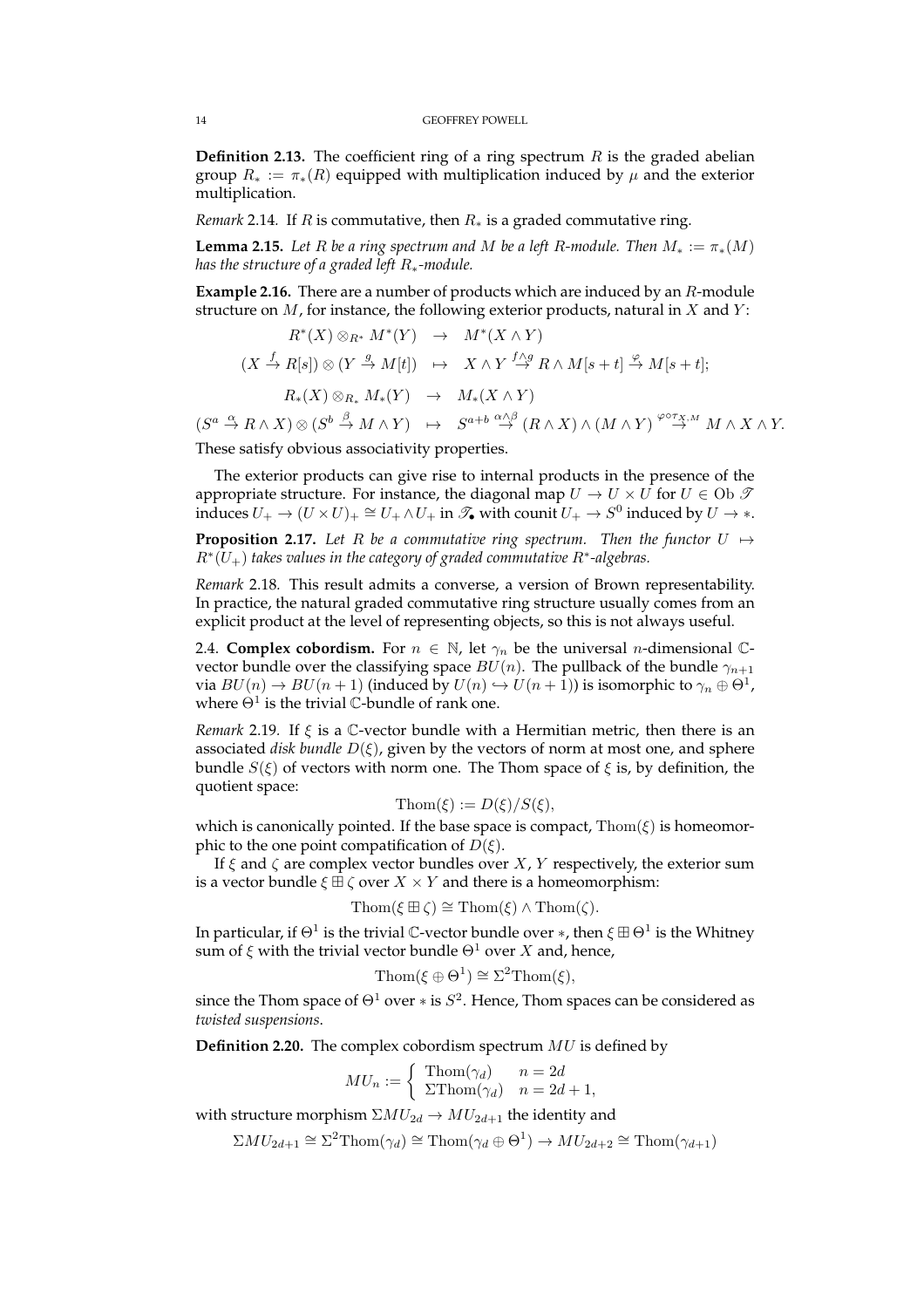the map between Thom spaces induced by the morphism of vector bundles  $\gamma_d \oplus$  $\Theta^1 \rightarrow \gamma_{d+1}.$ 

*Remark* 2.21. The space  $MU_2$  is, by definition,  $Thom(\gamma_1)$ , the Thom space of the canonical line bundle over  $\mathbb{C}P^{\infty}$ ; this is homeomorphic to  $\mathbb{C}P^{\infty}$  (similarly, the Thom space of the canonical bundle  $\eta_n$  over  $\mathbb{C}P^n$  is homeomorphic to  $\mathbb{C}P^{n+1}$  - see [\[KT06,](#page-23-10) Lemma 3.8] for example).

This defines a canonical cohomology class

$$
x_{MU} \in MU^{2}(\mathbb{C}P^{\infty}).
$$

**Proposition 2.22.** *The spectrum* MU *is a commutative ring spectrum with product induced by the Whitney sum of vector bundles, classified by maps*

$$
BU(m) \times BU(n) \to BU(m+n)
$$

*corresponding to the usual inclusion*  $U(m) \times U(n) \rightarrow U(m+n)$  *by block sum of matrices.* 

*Remark* 2.23*.* The homology theory represented by MU has a geometric interpretation in terms of cobordism classes of almost complex manifolds; see Quillen's paper [\[Qui71\]](#page-23-11) for consequences of this interpretation.

<span id="page-14-0"></span>2.5. **A glimpse of highly-structured spectra.** For many purposes, a category of highly-structured spectra is useful and, sometimes, essential. Such a category  $\mathscr S$ should have the following properties:

- (1) be equipped with a (stable) model structure [\[Qui67,](#page-23-3) [Hov99\]](#page-23-5) such that the associated homotopy category is equivalent, as a triangulated category, to  $\mathscr{H}$ ;
- (2) admit a symmetric monoidal structure ( $\mathscr{S}, \wedge, \mathbb{S}$ ) which is compatible with the model structure (see [\[SS00\]](#page-23-12)), hence passes to the homotopy category, where it should coincide with  $(\mathcal{GH}, \wedge, S)$ .

*Remark* 2.24*.* There are a number of models for highly-structured spectra; the paper [\[MMSS01\]](#page-23-13) provides a unified approach via the study of diagram spectra which allows the study of relations between them. Amongst popular models are:

- (1) symmetric spectra [\[HSS00\]](#page-23-14);
- (2) S-modules [\[EKMM97\]](#page-23-15);
- (3) orthogonal spectra [\[MMSS01\]](#page-23-13).

Each model has its advantages.

The construction of the smash product follows the following recipe: first define an external smash product to a category of bi-spectra and then use *Kan extension* (sometimes known in this setting as the *Day convolution product*) to get back to spectra.

**Example 2.25.** Orthogonal spectra are indexed by finite-dimensional real inner product spaces, rather than by the natural numbers N; in particular, the automorphisms of inner product spaces have to be taken into account.

Namely, let  $\mathcal I$  be the topological category of finite-dimensional real inner product spaces and linear isometries, so that  $\mathcal{I}(V, W)$  is empty if  $\dim V \neq \dim W$  and is homeomorphic to the orthogonal group  $O(V) \cong O(W)$ , if dim  $V = \dim W$ . There is a natural continuous functor

$$
S^-:\mathscr{I}\to\mathscr{T}_\bullet
$$

defined by one point compactification:  $V \mapsto S^V$ .

The category  $\mathscr I$  has a symmetric monodial structure induced by orthogonal sum  $\bot$ , with unit the zero space. Observe that, if  $W \subset V$  is a sub inner product space, then there is an isomorphism  $W \cong V \perp V^{\perp}$  and  $S^W \cong S^V \wedge S^{V^{\perp}}$ .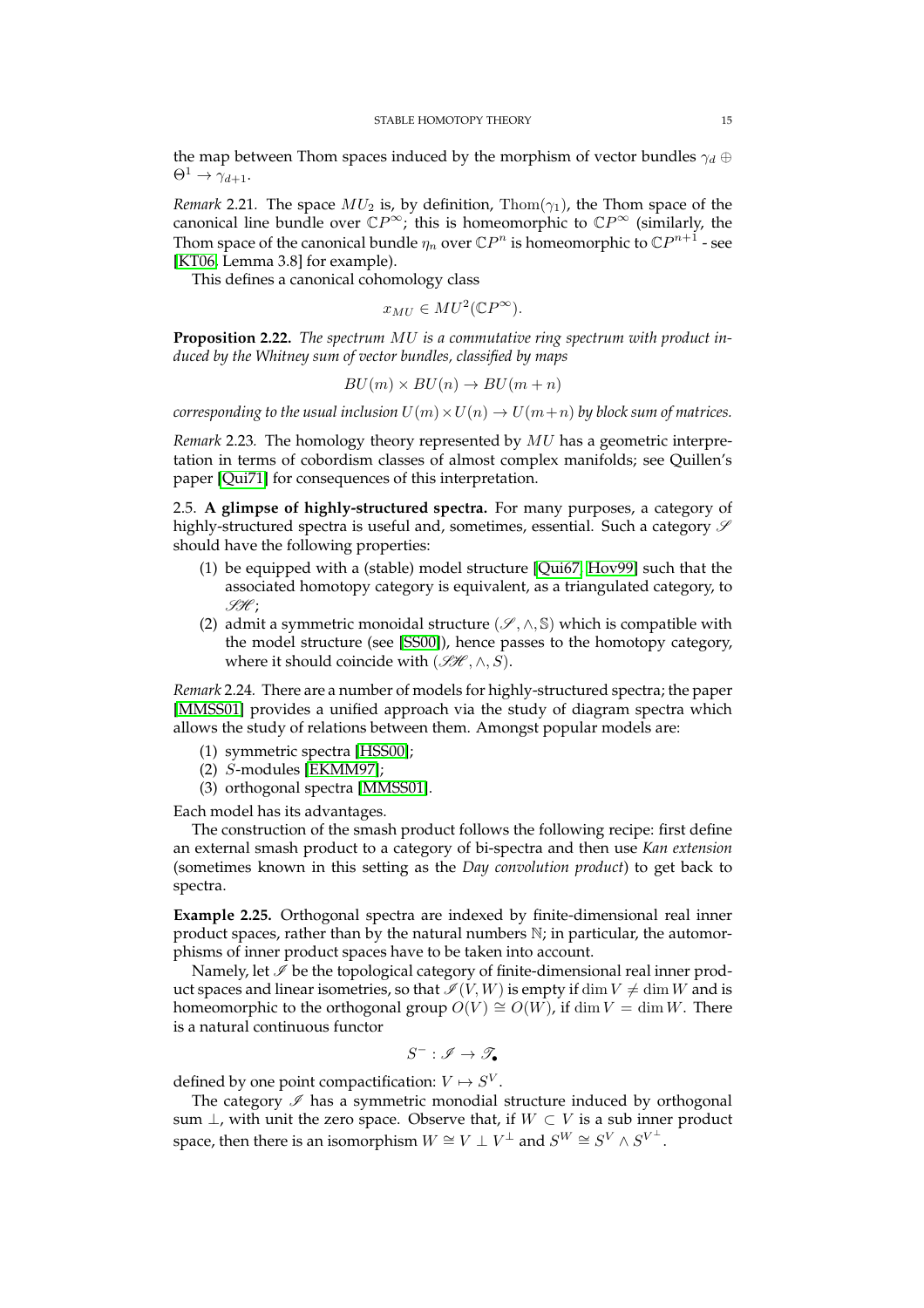An orthogonal spectrum is a continuous functor  $\mathscr{I} \to \mathscr{T}_{\bullet}$ , together with a structure as a module over the functor  $S^-$ . This is determined by structure maps

$$
X_V \wedge S^W \to X_{V \perp W}
$$

which are  $O(V) \times O(W)$ -equivariant and satisfy associativity and unit conditions.

There is a natural notion of external smash product from  $\mathscr I$ -diagram spaces to  $\mathscr{I} \times \mathscr{I}$ -diagram spaces. This induces an internal smash product, by the general process of topological Kan extension. This smash product then induces a smash product on the category of orthogonal spectra. This can be given explicitly:

$$
(X \wedge Y)_V = \bigvee_{i=0}^{\dim V} O(V)_+ \wedge_{O(V_i) \times O(V_i^{\perp})} X_{V_i} \wedge Y_{V_i^{\perp}},
$$

where  $V_i \subset V$  such that dim  $V_i = i$ .

There is a model category structure on orthogonal spectra which induces the structure ( $\mathcal{SH}, \wedge, S$ ) on the associated homotopy category.

**Example 2.26.** Symmetric spectra are indexed by the category  $\Sigma$  of finite sets and their permutations. The spectra have underlying based spaces  $X_n$ , indexed by natural numbers  $n$ , equipped with an action of the symmetric group. The smash product of two such sequences of spaces is given by

$$
(X \wedge Y)_{\mathbf{n}} \cong \bigvee_{i+j=n} (\Sigma_n)_+ \wedge_{\Sigma_i \times \Sigma_j} X_{\mathbf{i}} \wedge Y_{\mathbf{j}}.
$$

The *sphere spectrum* is given by  $\mathbf{n} \mapsto S^n$ , equipped with the action of the symmetric group permuting smash product factors in  $(S<sup>1</sup>)<sup>\wedge n</sup>$  and a *symmetric spectrum* has structure maps

$$
S^-\wedge X\to X
$$

satisfying the obvious associativity condition. It is the introduction of the action of the symmetric group on  $S^-$  which allows the definition of a symmetric monoidal structure at the level of spectra.

<span id="page-15-0"></span>2.6. **Brave new algebra.** Given a highly-structured category of spectra ( $\mathscr{S}, \wedge, \mathbb{S}$ ), it is natural to study

- (1) monoids in  $\mathscr S$  (these are a modern formulation of  $A_\infty$ -spectra);
- (2) commutative monoids in  $\mathscr S$  (a modern formulation of  $E_{\infty}$ -spectra).

It is clear that a (commutative) monoid in  $\mathscr S$  defines a (commutative) ring spectrum in  $\mathcal{GH}$ . This begs the following fundamental question:

**Question 2.27.** *Given a commutative ring spectrum* R*, is it represented by a monoid in* S *(resp. a commutative monoid)? If so, is this structure unique? Similar questions can be asked for morphisms of ring spectra.*

This question is highly-non-trivial (see [\[GH04\]](#page-23-16), for example); their approach is to study the *moduli space* of all commutative monoids in  $\mathscr S$  which realize the commutative ring spectrum  $R$ . This moduli space is non-empty if and only if  $R$ can be realized. The homotopy type of the path components of the moduli space R give important information on the realizations.

There are significant gains in having a multiplicative structure at the level of spectra. For instance:

- (1) commutative monoids in  $\mathscr S$  have a *model structure*, hence this facilitates the construction of new ring spectra;
- (2) if E is a monoid in  $\mathscr{S}$ , the category of E-modules in  $\mathscr{S}$  has a model category structure; the associated homotopy category gives a *derived category of* E*-modules*.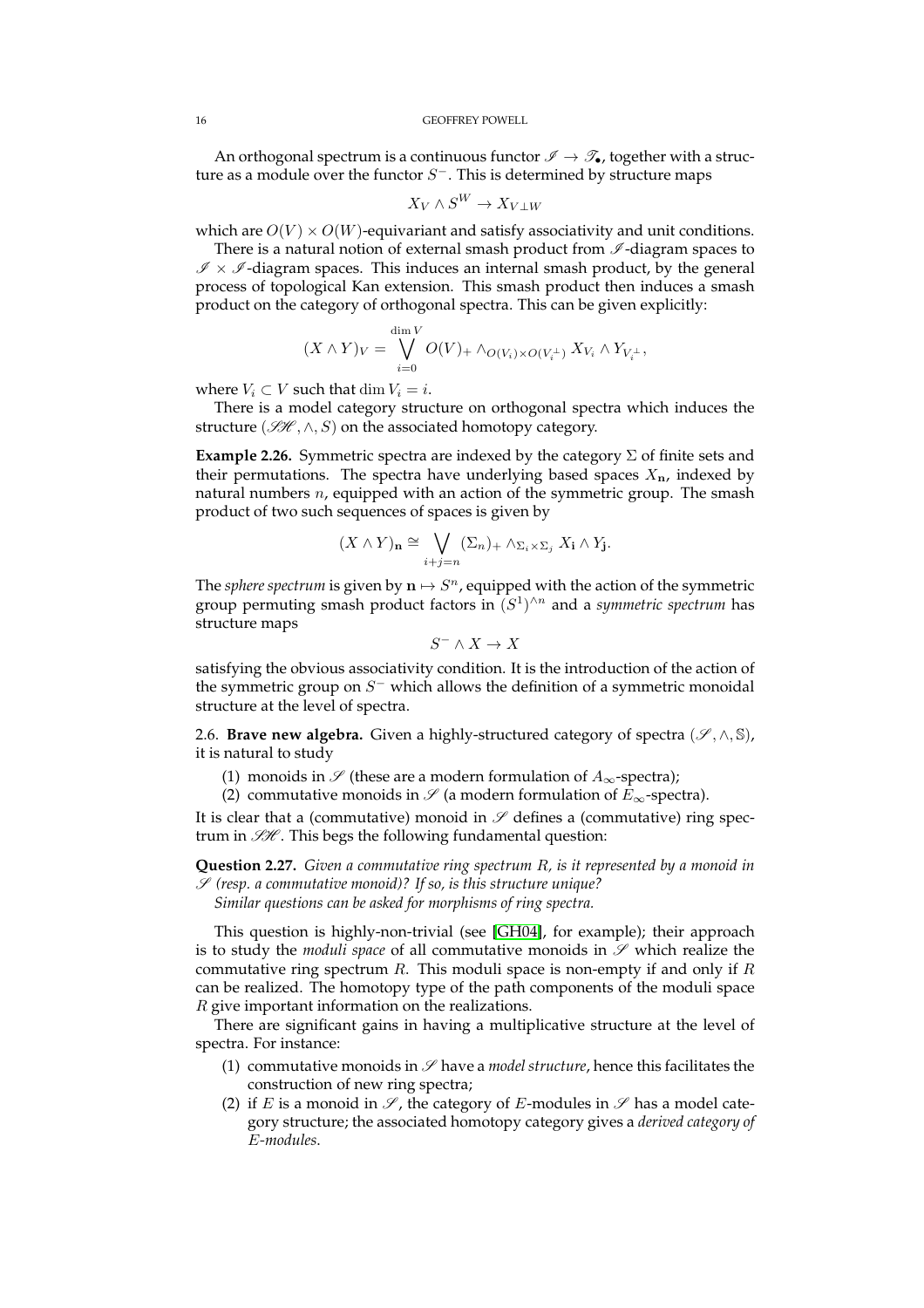**Example 2.28.** The spectra HZ and MU are fundamental examples of commutative monoids in  $\mathcal{S}.$ 

**Example 2.29.** The construction of the Hopkins-Miller *topological modular forms* (see [\[Hop95\]](#page-23-17) for an early survey using only  $A_{\infty}$ -structures) requires highly-structured ring spectra.

*Remark* 2.30*.* The spectrum KO can be constructed from KU as follows; complex conjugation induces an action of Z/2 on KU and there is an associated *homotopy fixed point spectrum*  $KU^{h\mathbb{Z}/2}$  which is equivalent to *KO*. This observation has deep generalizations (the Hopkins-Miller theorem): to construct the appropriate homotopy fixed point spectrum, one needs a sufficiently rigid group action on a spectrum; this uses highly-structured ring spectra [\[GH04\]](#page-23-16).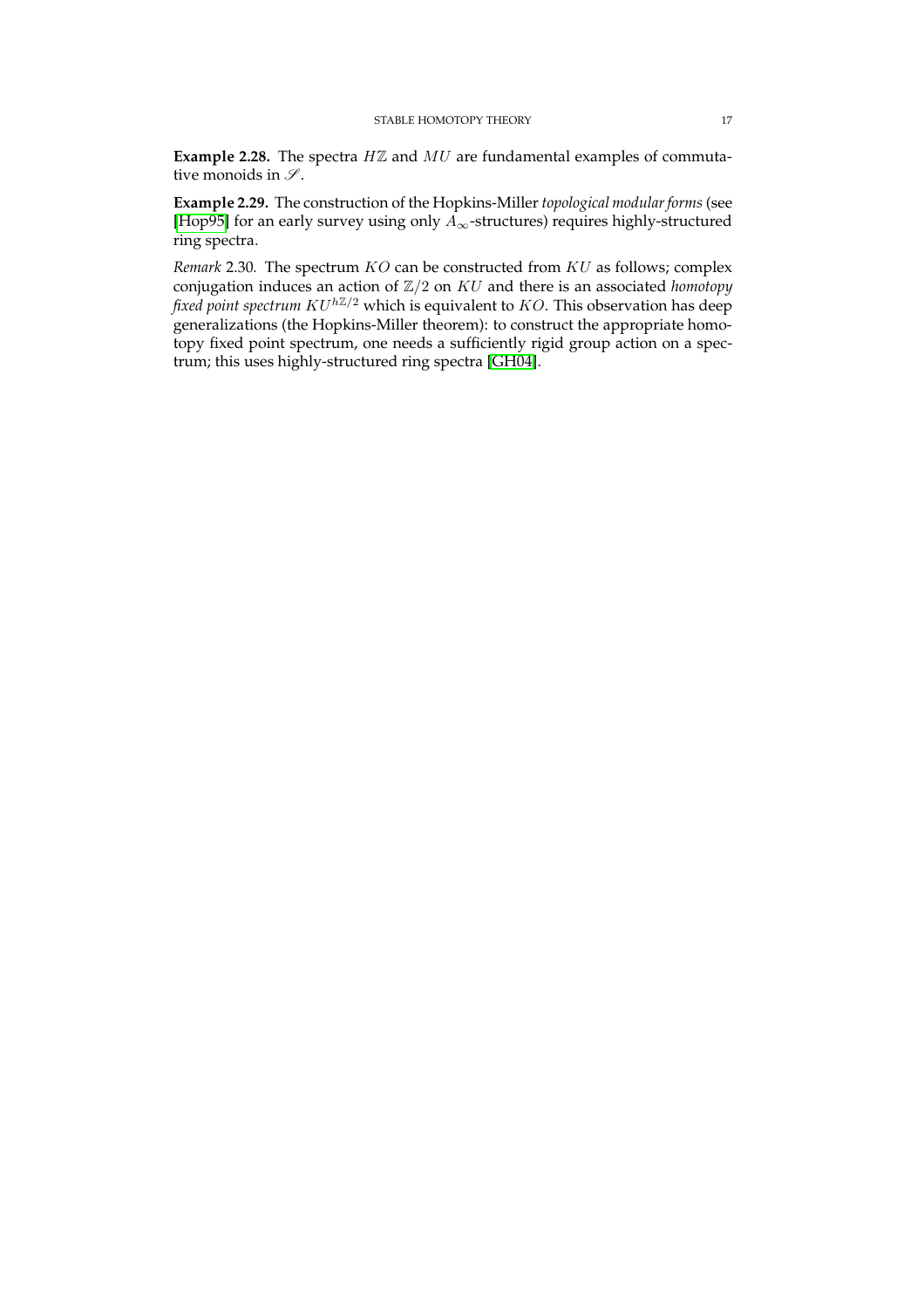### 3. COMPLEX ORIENTED THEORIES AND QUILLEN'S THEOREM

<span id="page-17-1"></span><span id="page-17-0"></span>3.1. **Complex orientations.** Complex projective space  $\mathbb{C}P^n$  has a natural cellular structure, associated to the decomposition

$$
\mathbb{C}P^{n-1}\hookrightarrow \mathbb{C}P^n\hookleftarrow \mathbb{A}^n
$$

where  $\mathbb{C}P^{n-1}$  is the hyperplane at infinity. The complex affine space  $\mathbb{A}^n$  corresponds to a cell of dimension 2n and the homotopy cofibre of  $\mathbb{C}P^{n-1} \to \mathbb{C}P^n$  is equivalent to  $S^{2n}$  (C $P^1$  is homeomorphic to the sphere  $S^2$ ).

Infinite complex projective space  $\mathbb{C}P^{\infty}$  is the direct limit of the natural inclusions  $\ldots \hookrightarrow {\Bbb C}P^n \hookrightarrow {\Bbb C}P^{n+1} \hookrightarrow \ldots$  and hence has a CW-structure with one cell in each even dimension.

*Remark* 3.1. The space  $\mathbb{C}P^{\infty} \in \mathcal{H}_{\bullet}$  is important in homotopy theory; it can be considered as the classifying space  $BS^1$  or as an Eilenberg-MacLane space  $K(\mathbb{Z}, 2)$ . In particular, for X a CW-complex,  $[X_+, \mathbb{C} P^\infty] \cong H^2(X_+;\mathbb{Z}) \cong \mathrm{Pic}(\overline{X})$ , the topological Picard group of complex line bundles over  $X$ , with group structure induced by ⊗.

The group structure is induced by the *commutative H-space* structure of  $\mathbb{C}P^{\infty}$ . Namely, there is a product

$$
\mathbb{C}P^\infty\times\mathbb{C}P^\infty\to\mathbb{C}P^\infty
$$

which classifies the tensor product of line bundles; this makes  $\mathbb{C}P^{\infty}_+$  an abelian group object in the category  $\mathcal{H}_{\bullet}$ .

**Definition 3.2.** Let *E* be a commutative ring spectrum.

- (1) E is *complex oriented* if there is a class  $x_E \in E^2(\mathbb{C}P^{\infty})$  such that the restriction of  $x_E$  along  $S^2 \cong \mathbb{C}P^1 \hookrightarrow \mathbb{C}P^\infty$  is the unit  $1 \in E^2(S^2) \cong E^0$ .
- (2) A class  $x_E$  satisfying the above condition is a *complex orientation* of  $E$ .

**Example 3.3.** The spectra  $H\mathbb{Z}$ ,  $H\mathbb{F}_p$ ,  $KU$  are complex oriented ring spectra. However, the spectrum KO is a commutative ring spectrum which is *not* complex orientable. There is no class in  $KO^2(\mathbb{C}P^2)$  which restricts to the unit, since  $KO$  detects the Hopf map  $S^3 \stackrel{\eta}{\rightarrow} S^2$ , which is the attaching map for the top cell of  $\mathbb{C}P^2$ .

<span id="page-17-3"></span>**Lemma 3.4.** *Let* E*,* F *be commutative ring spectra.*

- (1) If  $f : E \to F$  *is a morphism of ring spectra and*  $x_E$  *is a complex orientation of* E, *then*  $x_F := f_*(x_F)$  *is a complex orientation of* F.
- (2) If E, F are both complex oriented, the morphisms of ring spectra  $E \to E \wedge F \leftarrow F$ *induce two complex orientations on*  $E \wedge F$ *.*

## <span id="page-17-2"></span>3.2. **Algebraic structure associated to a complex orientation.**

**Proposition 3.5.** Let E be a complex oriented ring spectrum, with orientation  $x_E$ . Then, *there are isomorphisms of (topological) rings*

- (1)  $E^*[[x_E]] \stackrel{\cong}{\rightarrow} E^*(\mathbb{C}P_+^{\infty})$
- (2)  $E^*[[x_E^1, x_E^2]] \stackrel{\cong}{\to} E^*((\mathbb{C}P^\infty \times \mathbb{C}P^\infty)_+).$

*Proof.* (Indications.) Consider the first case; the second is similar. It is straightforward to show that there is a natural isomorphism

$$
E^*[x_E]/(x_E^{n+1}) \stackrel{\cong}{\to} E^*(\mathbb{C}P^n).
$$

The passage to  $\mathbb{C}P^{\infty}$  follows from the Milnor exact sequence, Proposition [1.27.](#page-5-2)  $\Box$ 

*Remark* 3.6. The complex orientation  $x_E$  is not unique in general;  $x_E$  can be replaced by  $g(x_E)$ , where  $g(x_E) \in (E^*[[x_E]])^2$  is a formal power series with  $g(0) = 0$ and  $g'(0) = 1$ . There is a natural morphism of graded commutative rings  $E^* \hookrightarrow$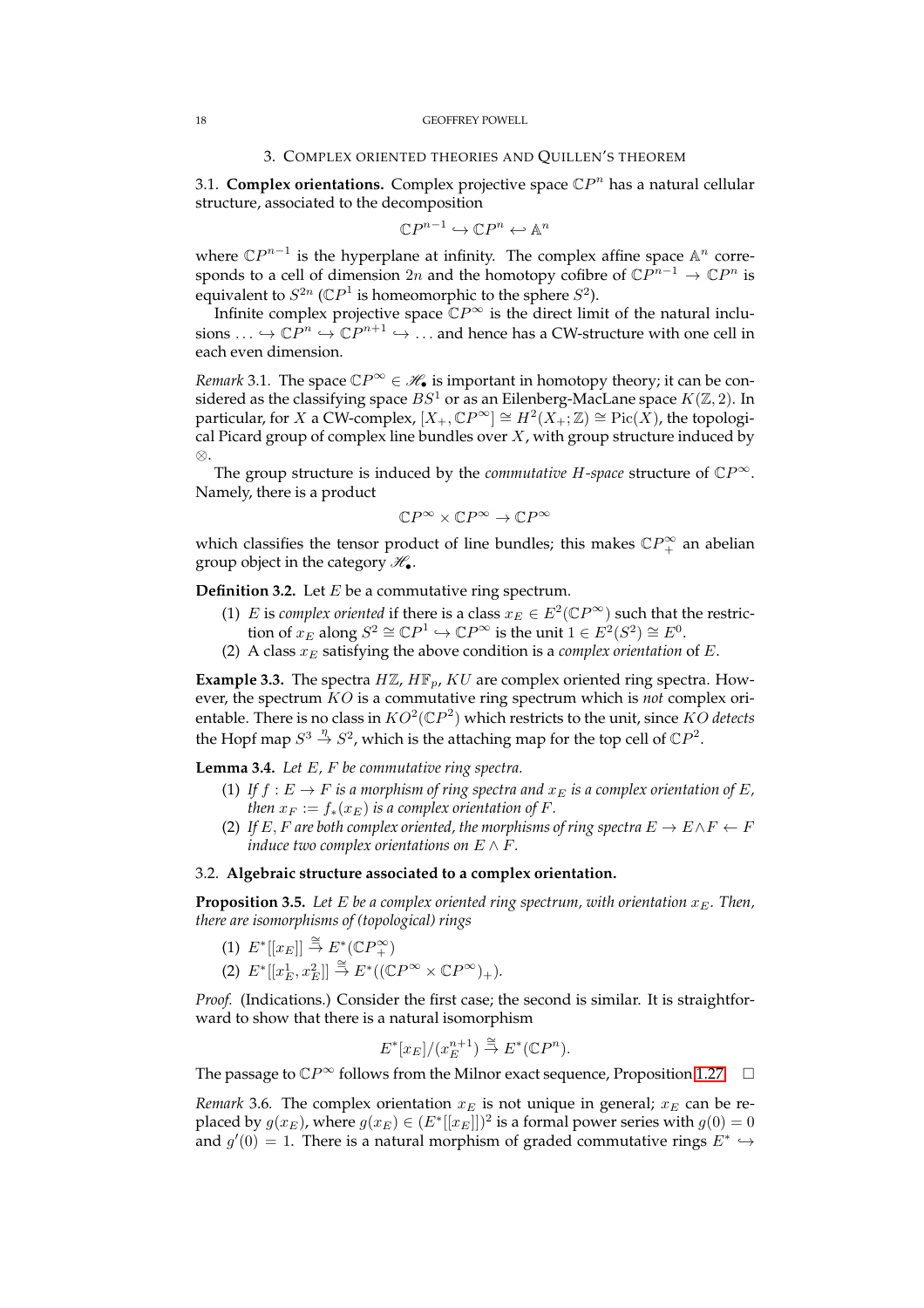$E^*(\mathbb{C}P^{\infty}_+)$  (induced by  $\mathbb{C}P^{\infty}\to *$ ) and an augmentation  $E^*(\mathbb{C}P^{\infty}_+)\to E^*$  (induced by any choice of a basepoint of  $\mathbb{C}P^{\infty}$ ).

If E is complex oriented, then the *formal scheme* associated to  $E^*(\mathbb{C}P_+^{\infty})$  is isomorphic to the formal affine line  $\hat{\mathbb{A}}^1$ , equipped with a canonical section. The complex orientation corresponds to a *choice* of isomorphism, or a *choice of coordinate*.

The only formal groups which are considered here are commutative of dimension one.

**Definition 3.7.** A formal group law over a commutative ring R is a formal power series  $F(x, y) \in R[[x, y]]$  such that

- (1)  $F(x, 0) = x = F(0, x);$
- (2) (commutativity)  $F(x, y) = F(y, x)$ ;
- (3) (associativity)  $F(x, F(y, z)) = F(F(x, y), z)$ .

If F, G are formal group laws over R, a morphism of formal group laws  $F \stackrel{f}{\rightarrow}$ G is a formal power series  $f(x) \in R[[x]]$  such that  $f(0) = 0$  and  $f(F(x, y)) = 0$  $G(f(x), f(y)).$ 

Composition of morphisms corresponds to composition of formal power series; a morphism f(x) is an *isomorphism* if f ′ (0) is invertible in R and is a *strict isomorphism* if  $f'(0) = 1$ .

*Remark* 3.8*.* If F is a formal group law over R, there exists a unique formal power series  $i(x) \in R(x)$  such that  $i(0) = 0$  and  $F(x, i(x)) = x$ . More generally, for  $n \in \mathbb{Z}$ , there is a unique formal power series  $[n]_F(x)$  (the *n*-series), which is an endomorphism of F, such that  $[1]_F x = x$  and  $F([m]_F(x), [n]_F(x)) = [m+n]_F(x)$ , so  $[-1]_F x = i(x)$ .

**Proposition 3.9.** *Formal group laws and morphisms over* R *form a category* FGL(R)*, which contains the groupoid*  $FGL<sup>SI</sup>(R)$  *of formal group laws and strict isomorphisms. Moreover, a morphism of commutative rings*  $\varphi : R \to S$  *induces functors* 



**Theorem 3.10.** *(Lazard's theorem.) There exists a universal formal group law*  $F_U$  *defined over a commutative ring L and L is isomorphic to a polynomial algebra*  $\mathbb{Z}[a_i | 0 < i \in \mathbb{N}]$ *; moreover, L can be taken to be (homologically) graded with*  $|a_i|=2i$ *, so that*  $F_U(x,y)$  *is homogeneous of degree*  $-2$ *, where*  $|x| = |y| = -2$ *.* 

*Remark* 3.11. The set of ring morphisms  $Hom(L, R)$  is in bijection with the set of formal group laws over *R*, via  $\varphi \mapsto \varphi_* F_U$ .

More generally, the functor  $R \mapsto \text{FGL}^{SI}(R)$ , with values in small groupoids, is represented by an *affine groupoid scheme*; this structure is usually referred to as a *Hopf algebroid* in algebraic topology.

It is useful to consider the associated algebraic stack of formal groups (defined with respect to the *fpqc* topology).

The relevance of formal group laws to algebraic topology is explained by the following result:

**Theorem 3.12.** *Let* E *be a complex oriented commutative ring spectrum.*

- (1) *A complex orientation*  $x_E$  *induces a formal group law*  $F_{x_E} \in \text{Ob } \text{FGL}(E^*)$ *.*
- (2) If  $x_E' = g(x_E)$  is a second complex orientation, then  $g$  defines a strict isomorphism  $F_{x_E} \stackrel{g}{\rightarrow} F_{x'_E}.$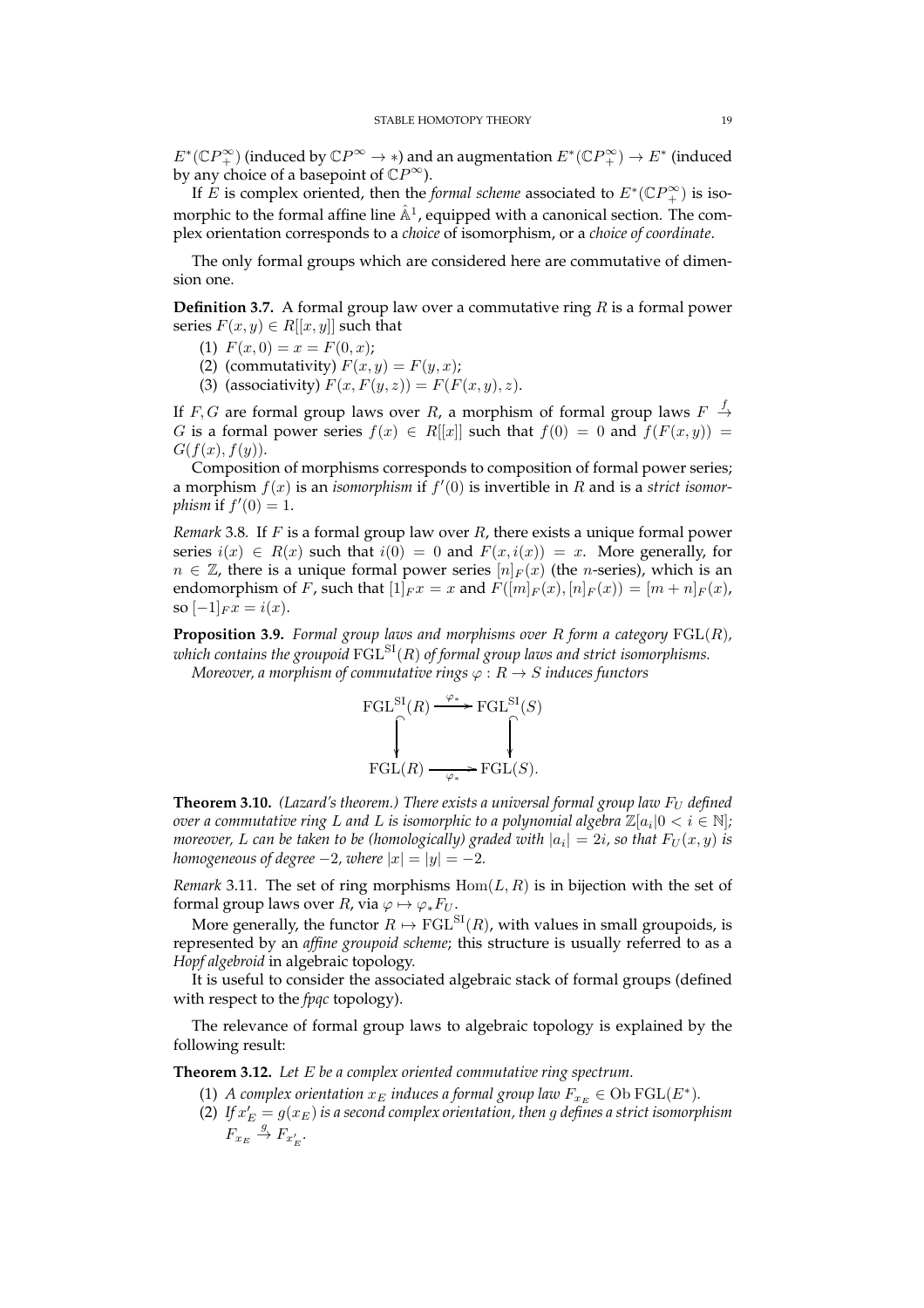*Proof.* (Indications.) The product  $\mathbb{C}P^{\infty} \times \mathbb{C}P^{\infty} \to \mathbb{C}P^{\infty}$  induces a morphism of E<sup>∗</sup> -algebras:

$$
E^*(\mathbb{C}P_+^{\infty}) \cong E^*[[x_E]] \to E^*((\mathbb{C}P^{\infty} \times \mathbb{C}P^{\infty})_+) \cong E^*[[x_E^1, x_E^2]],
$$

which is determined by  $F_{x_E} \in E^*[[x_E^1,x_E^2]]$ , the image of  $x_E$ . The associativity and the commutativity of the product in  $\mathcal{H}_{\bullet}$  imply that this is a formal group law.

The naturality statement is straightforward.

*Remark* 3.13*.* In topology, the rings considered are *graded commutative*. The orientation x has cohomological degree 2 and the formal power series  $F_{x_E}$  is homogeneous of cohomological degree two. In particular, the coefficients lie in the *commutative* subring  $E^{2*}$ .

*Remark* 3.14*.* Whereas the formal group law associated to a complex oriented commutative ring spectrum depends on the choice of coordinate, the corresponding 1-dimensional commutative formal group  $\mathbb{G}_E$  is canonical.

## **Example 3.15.**

(1) If  $E = H\mathbb{Z}$ , the coefficient ring is  $\mathbb{Z}$ , concentrated in degree zero. In this case, there is a *canonical* choice of coordinate, and the associated formal group is the additive formal group  $\mathbb{G}_a$ , with formal group law

$$
F_a(x, y) = x + y.
$$

(2) If  $E = KU$ , the coefficient ring is  $\mathbb{Z}[u^{\pm 1}]$ , with  $u \in KU^{-2}$  the Bott element; the standard choice of coordinate induces the *multiplicative* formal group law:

$$
F_m(x, y) = x + y - uxy.
$$

(3) The spectrum  $MU$  is equipped with a *canonical* complex orientation  $x_{MU} \in$  $MU^2(\mathbb{C}P^{\infty})$ . (For the identification of the coefficent ring  $MU_*$ , see Theorem [3.25\)](#page-21-1).

*Remark* 3.16*. Elliptic cohomology theories* are (roughly-speaking) oriented cohomology theories such that the associated formal group is the formal completion of an elliptic curve. The theory of *topological modular forms* is not complex oriented, but is constructed as the (homotopy) global sections of a sheaf of structured commutative ring spectra on a moduli stack of generalized elliptic curves, which is constructed from elliptic cohomology theories.

An important consequence of the existence of a complex orientation is the Thom isomorphism theorem.

**Theorem 3.17.** *Let* ξ *be a rank* n C*-vector bundle over* X *and* E *be a* C*-oriented commutative ring spectrum. Then there exists a Thom class*  $u_{\xi} \in E^{2n}(\text{Thom}(\xi))$  *such that*  $E^*(\text{Thom}(\xi))$  is a free  $E^*(X_+)$ -module on  $u_{\xi}$ , where the module structure is induced by *the Thom diagonal:*

$$
Thom(\xi) \to X_+ \wedge Thom(\xi).
$$

This leads to the construction of *Gysin* or *umkehr* maps, by using *tubular neighbourhoods*.

<span id="page-19-0"></span>3.3. **Homology calculations.** Let  $E$  be a commutative ring spectrum; there is a *Kronecker pairing*

$$
\langle -, - \rangle : E^*(Z) \otimes_{E^*} E_*(Z) \to E_*.
$$

This sends  $(Z \stackrel{f}{\to} E[n]) \otimes (S^a \stackrel{\alpha}{\to} E \wedge Z)$  to the composite:

$$
S^a \stackrel{\alpha}{\to} E \wedge Z \stackrel{E \wedge f}{\to} E \wedge E[n] \stackrel{\mu}{\to} E[n],
$$

which gives an element of  $E_{a-n}$ .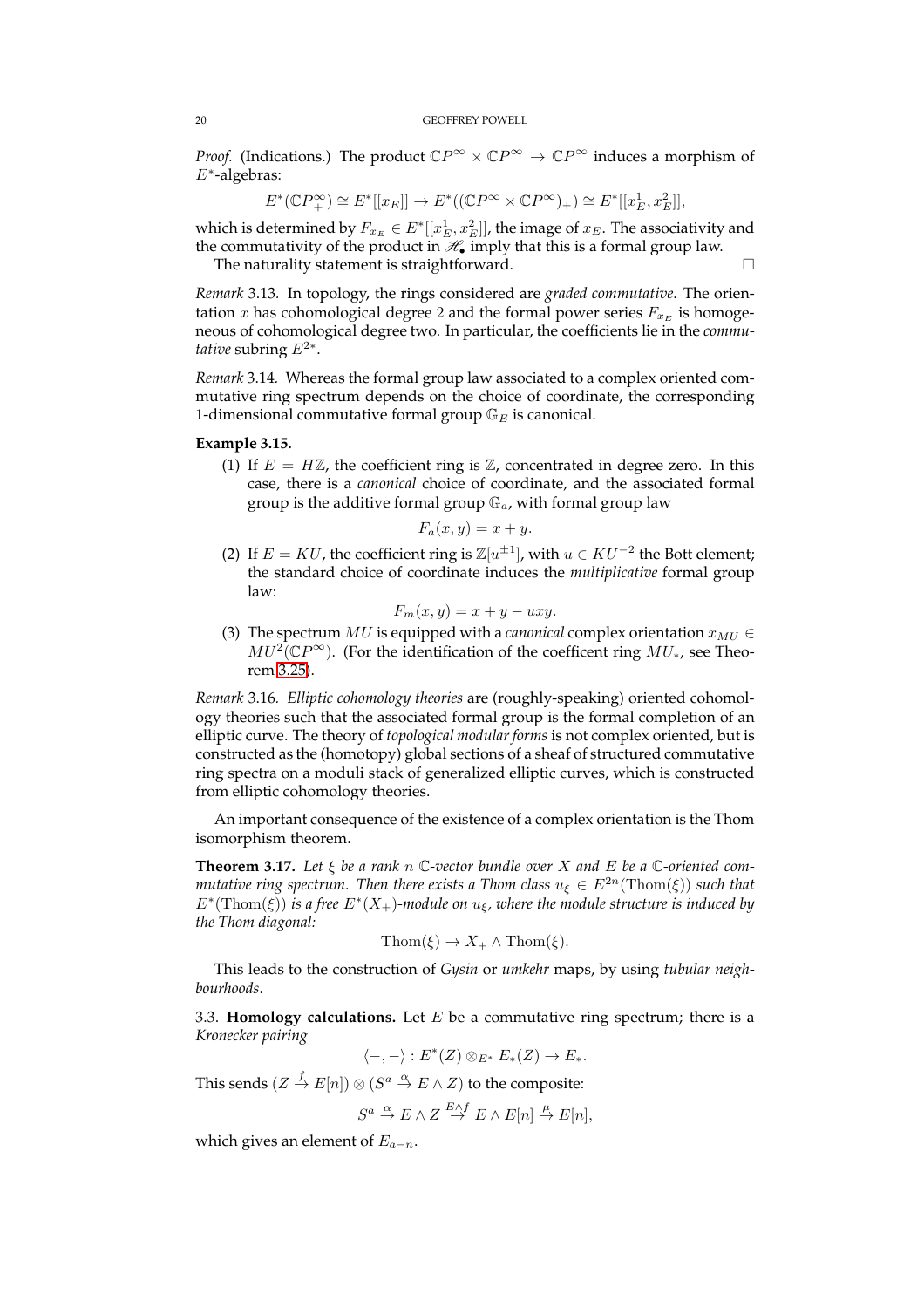For  $Z = \mathbb{C}P^{\infty}_+$ , and E a complex oriented commutative ring spectrum, the Kronecker pairing is perfect. If  $x_E$  is a complex orientation of  $E$ , let  $\beta_i^E$  denote the class which is dual to  $x_E^i$ .

**Proposition 3.18.** *Let* E *be a complex oriented commutative ring spectrum, with orientation*  $x_E$ *. There is an isomorphism of*  $E_*$ -modules

$$
E_*(\mathbb{C}P_+^{\infty}) \cong E_* \langle \beta_i^E | i \ge 0 \rangle,
$$

where the right hand side denotes the free module generated by the classes  $\beta^E_i.$ 

*Remark* 3.19*.*

(1) The result generalizes to consider  $E_*((\mathbb{C}P^\infty)^{\wedge n}_+)$ . Indeed,  $E_*(\mathbb{C}P^\infty_+)$  is a flat E∗-module, so there is a *Künneth isomorphism*:

$$
E_*(X \wedge \mathbb{C}P_+^{\infty}) \cong E_*(X) \otimes_{E_*} E_*(\mathbb{C}P_+^{\infty}).
$$

(2) The multiplication  $\mathbb{C}P^{\infty} \times \mathbb{C}P^{\infty} \to \mathbb{C}P^{\infty}$  gives  $E_*(\mathbb{C}P^{\infty}_+)$  the structure of a *Hopf algebra* over E∗.

*Notation* 3.20*.* Let E be a complex oriented commutative ring spectrum, with orientation  $x_E$ . Write  $b_i^E$   $\in E_{2i}MU$ ,  $(i \geq 1)$ , for the image of the class  $\beta_{i+1}^E$   $\in$  $E_{2(i+1)}(\mathbb{C}P_+^{\infty})$  under the morphism in homology

$$
E_*(\mathbb{C}P_+^{\infty}) \to E_{*-2}MU
$$

induced by  $\mathbb{C}P^{\infty} \cong MU_2$ . (Exercise: give this morphism explicitly.)

**Theorem 3.21.** Let  $E$  be a commutative ring spectrum with complex orientation  $x_E$ . *Then* E∗MU *is a commutative graded ring and there is a natural isomorphism of rings*

$$
E_*[b_i^E|i \ge 1] \stackrel{\cong}{\to} E_*MU.
$$

*Proof.* (Indications.) The complex orientation of E gives a *Thom isomorphism theorem* for  $E_*$ . Thus, the structure of  $E_*(MU)$  as an  $E_*$ -module can be calculated from  $E_*BU(n)$ , which can be calculated by a generalization of the classical calculation of  $H_*(BU(n);\mathbb{Z})$ .

**Example 3.22.** Taking  $E = MU$ , there is an isomorphism of rings  $MU_*MU \cong$  $MU_*[\overline{b}_i | i \in \mathbb{Z}]$ , where  $|b_i| = 2i$ .

<span id="page-20-0"></span>3.4. **Complex orientations and morphisms of ring spectra from** MU**.** By Lemma [3.4,](#page-17-3) a morphism of commutative ring spectra  $MU \to E$  induces a complex orientation on  $E$ . The converse holds:

<span id="page-20-1"></span>**Theorem 3.23.** *Let* E *be a complex oriented commutative ring spectrum. There is a bijection between the set of* C*-orientations of* E *and*

$$
\mathrm{Ring}_{\mathscr{B}\!\!\mathscr{H}}(MU,E)
$$

*the set of morphisms of ring spectra from* MU *to* E*.*

*Proof.* (Indications.) There is an isomorphism

$$
[MU, E]_{\mathcal{B\!H}} \cong \text{Hom}_{E_*}(E_*MU, E_*),
$$

a form of *universal coefficients* isomorphism, where the right hand side is the group of  $E_*$ -module morphisms. Moreover, the set Ring  $\mathscr{P}(MU, E)$  identifies with the set of morphisms of  $E_*$ -algebras  $\mathrm{Hom}_{E_*-\mathrm{alg}}(E_*MU, E_*)$ .

The proof is completed by showing that the latter is in bijection with the set of complex orientations of E, using  $E_*MU \cong E_*[b_i^E]$  as  $E_*$ -algebras, where the generators  $b_i^E$  come from  $E_*(\mathbb{C}P^\infty)$ . The result follows from the corresponding universal coefficients isomorphism

$$
E^2(\mathbb{C}P^\infty) \cong \text{Hom}_{E_*}(E_{*+2}(\mathbb{C}P^\infty), E_*).
$$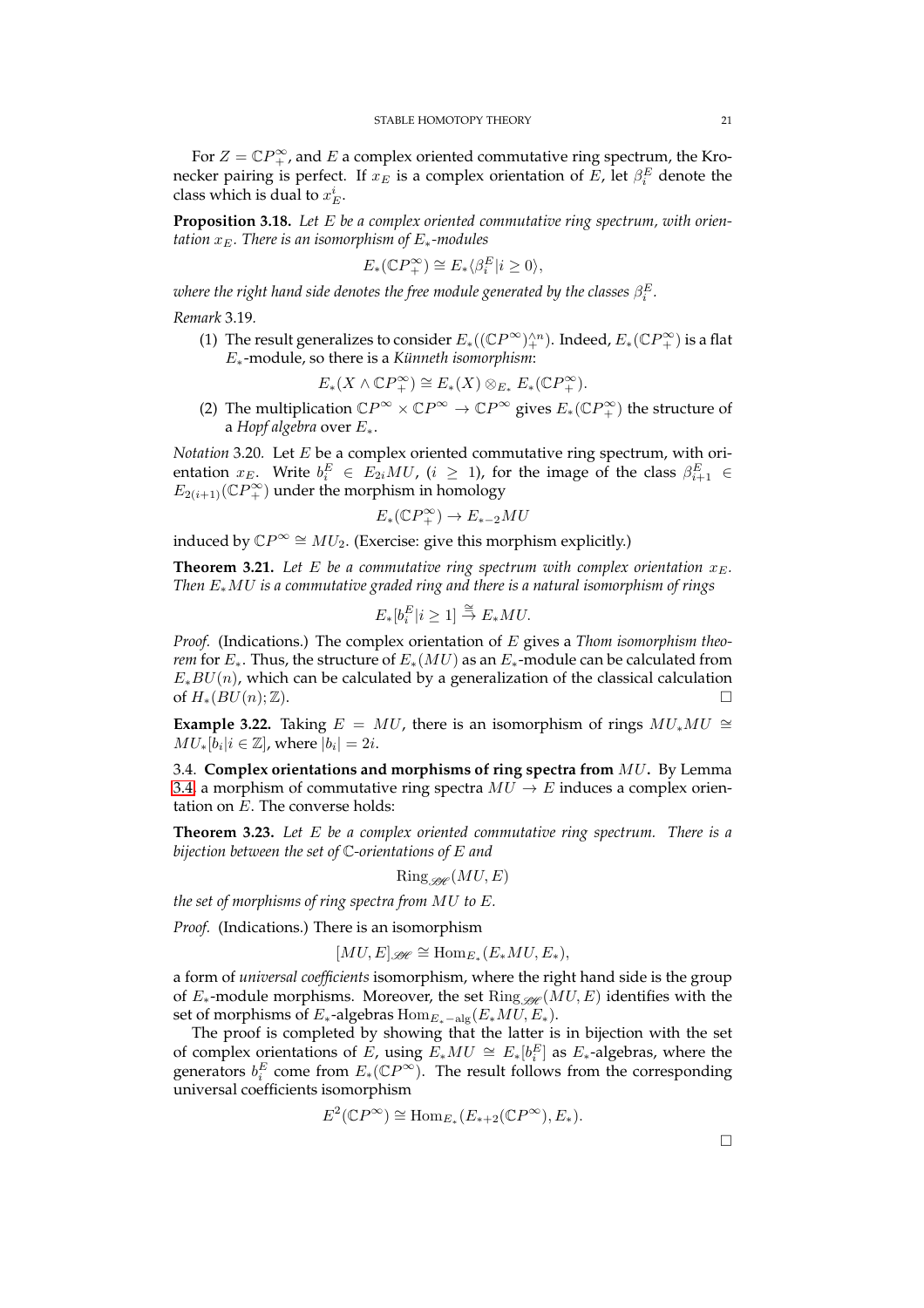**Example 3.24.** The integral Eilenberg-MacLane spectrum HZ admits a canonical complex orientation. This corresponds to the *Thom orientation*:

$$
MU\to H\mathbb{Z}
$$

which is a morphism of ring spectra, which induces an isomorphism on homotopy groups  $\pi_n$ , for  $n \leq 0$ .

<span id="page-21-0"></span>3.5. **Quillen's theorem.** The spectrum MU has a canonical complex orientation, hence there is an induced formal group law  $F_{MU}$  which is classified by a morphism of rings  $L \to MU_*,$  where L is the Lazard ring.

<span id="page-21-1"></span>**Theorem 3.25.** *(Quillen's theorem.)* The morphism  $L \rightarrow MU_*$  *is an isomorphism of rings.*

*Proof.* (Indications.) There are two aspects of this theorem; the statement that the coefficient ring  $MU_*$  is a polynomial ring isomorphic to the Lazard ring (as graded rings) and the assertion that the formal group law  $F_{MU}$  is universal.

The classical approach to the calculation of MU<sup>∗</sup> uses the *Adams spectral sequence*; this establishes, in particular, that the ring  $MU_*$  has no additive torsion, which implies that the Hurewicz morphism

$$
MU_* \to H\mathbb{Z}_*MU
$$

is a monomorphism of rings.

The homology  $H\mathbb{Z}_*MU$  is the coefficient ring of the spectrum  $H\mathbb{Z}\wedge MU$ , which has two orientations, by Lemma [3.4.](#page-17-3) The ring  $H\mathbb{Z}_{*}MU$  represents the strict isomorphisms between the additive formal group law and a second formal group law.

The proof of the theorem depends on an analysis of the Hurewicz morphism on the modules of indecomposables.

*Remark* 3.26*.* Quillen [\[Qui71\]](#page-23-11) gives a direct proof of this theorem, which exploits a *geometric* interpretation of the (co)homology theory induced by MU.

**Corollary 3.27.** *Let* R *be a graded commutative ring equipped with a morphism of graded rings* MU<sup>∗</sup> → R *(equivalently, a graded formal group law* G *over* R*). Then there is a bijection between*

$$
\operatorname{Hom}_{MU_{*} - \operatorname{alg}}(MU_{*}MU, R)
$$

and the set of strict isomorphisms of formal group laws of the form  $G \to G'.$ 

*Proof.* (Indications.) Combine the algebraic statement used at the end of the proof of Theorem [3.23](#page-20-1) with Quillen's theorem, Theorem [3.25.](#page-21-1)

*Remark* 3.28. The previous result can be made more precise:  $(MU_*, MU_*MU)$  is naturally equipped with the structure of an affine groupoid scheme, which represents the functor  $R \mapsto \text{FGL}^{\text{SI}}(R)$ .

This is a case of a general construction. A commutative ring spectrum  $E$  is said to be flat if  $E_*E$  is a flat left  $E_*$ -module: if E is flat, then there is a natural isomorphism

$$
E_*E\otimes_{E_*}E_*X\stackrel{\cong}{\to}E_*(E\wedge X),
$$

for any spectrum X, in particular for  $X = E$  and  $X = E \wedge E$ .

The structure morphisms of the affine groupoid scheme are induced by the following morphisms:

- (1)  $E \cong S \wedge E \stackrel{\eta \wedge E}{\rightarrow} E \wedge E \stackrel{E \wedge \eta}{\leftarrow} E \wedge S \cong E$ , inducing the left and right units  $\eta_L, \eta_R : E_* \leftrightarrows E_*E;$
- (2)  $\mu : E \wedge E \to E$ , inducing the augmentation  $\epsilon : E_*E \to E_*$ ;
- (3)  $\tau : E \wedge E \to E \wedge E$ , inducing the conjugation  $\chi : E_*E \to E_*E$ ;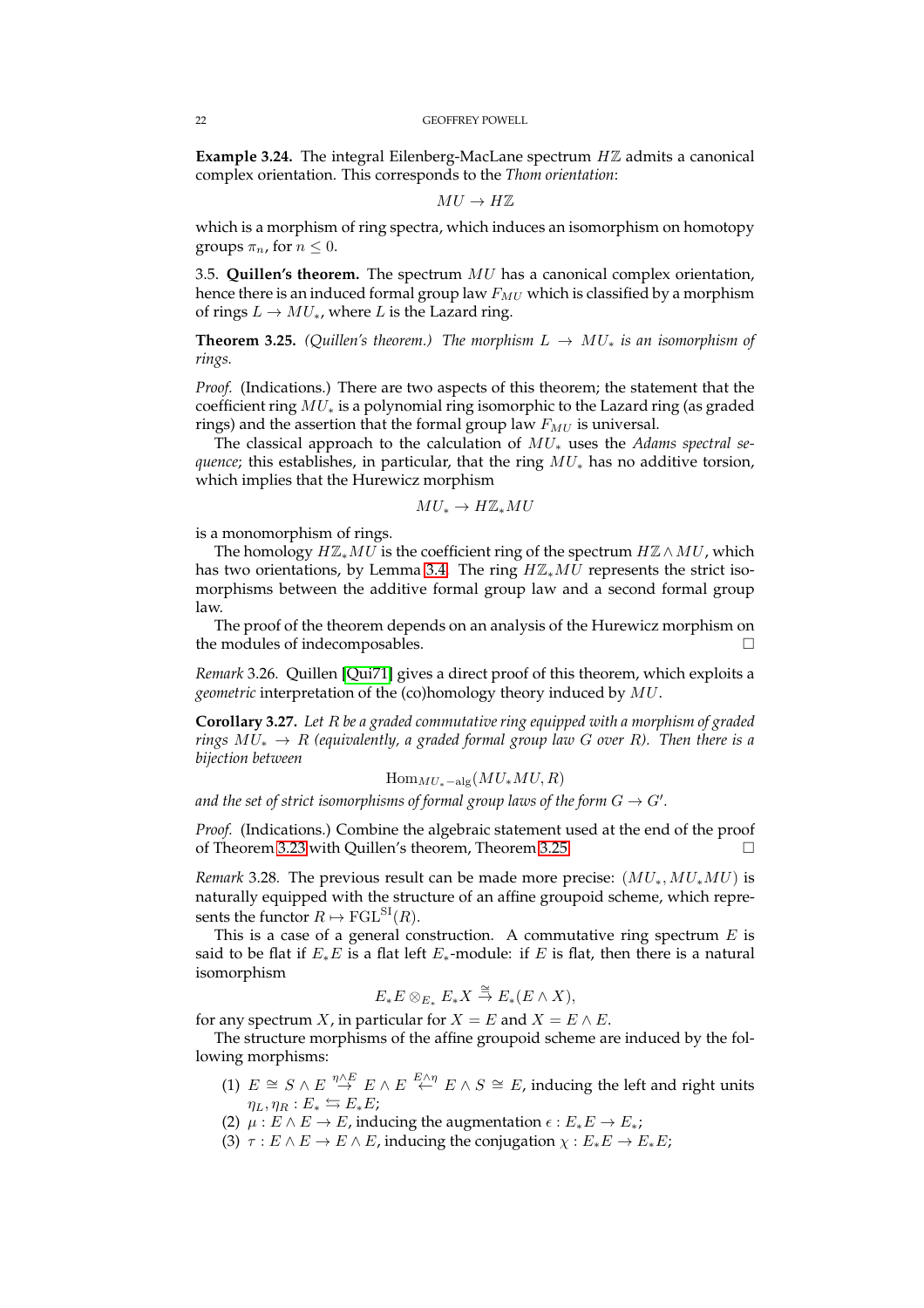(4)  $E \wedge \eta \wedge E : E \wedge E \cong E \wedge S \wedge E \rightarrow E \wedge E \wedge E$ , inducing the diagonal  $E_*E \to E_*E \otimes_{E_*} E_*E$ .

The structure (E∗, E∗E) is referred to as the *homology cooperations* for the flat commutative ring spectrum E.

**Example 3.29.** If  $E = H\mathbb{Z}/p$ , for a prime p, then  $H\mathbb{Z}/p_* \cong \mathbb{F}_p$ , concentrated in degree zero, and the associated structure is a *Hopf algebra HZ*/p<sub>\*</sub>*HZ*/p, which is the dual of the Steenrod algebra  $\mathscr{A} \cong [H\mathbb{Z}/p, H\mathbb{Z}/p]^*$  of graded stable cohomology operations. For  $p = 2$ ,  $H\mathbb{Z}/2$ <sub>\*</sub> $H\mathbb{Z}/2$  is simply the automorphisms of the additive formal group over  $\mathbb{F}_2$ -algebras (a similar interpretation is available for p odd, taking into account graded commutativity).

<span id="page-22-0"></span>3.6. **Consequences of Quillen's theorem.** As observed by Morava [\[Mor85\]](#page-23-18), Quillen's theorem implies that the geometry of the stack of one dimensional commutative formal groups has profound implications in topology. In particular, working plocally, the stratification of the moduli stack by height leads to the *chromatic filtration* of stable homotopy theory.

**Example 3.30.** For  $n$  a positive integer and  $p$  a prime, there exists a complex oriented commutative ring spectrum  $K(n)$  with coefficient ring  $\mathbb{F}_p[v_n^{\pm 1}]$ , where  $|v_n| =$  $2(p^{n}-1)$  and the associated formal group is the Honda group law with *p*-series  $[p](x) = v_n x^{p^n}.$ 

*Remark* 3.31*.* Since MU is a highly structured commutative ring spectrum, it is straightforward to construct  $K(n)$  as an MU-module, by killing the appropriate elements of the coefficient ring of MU and localizing.